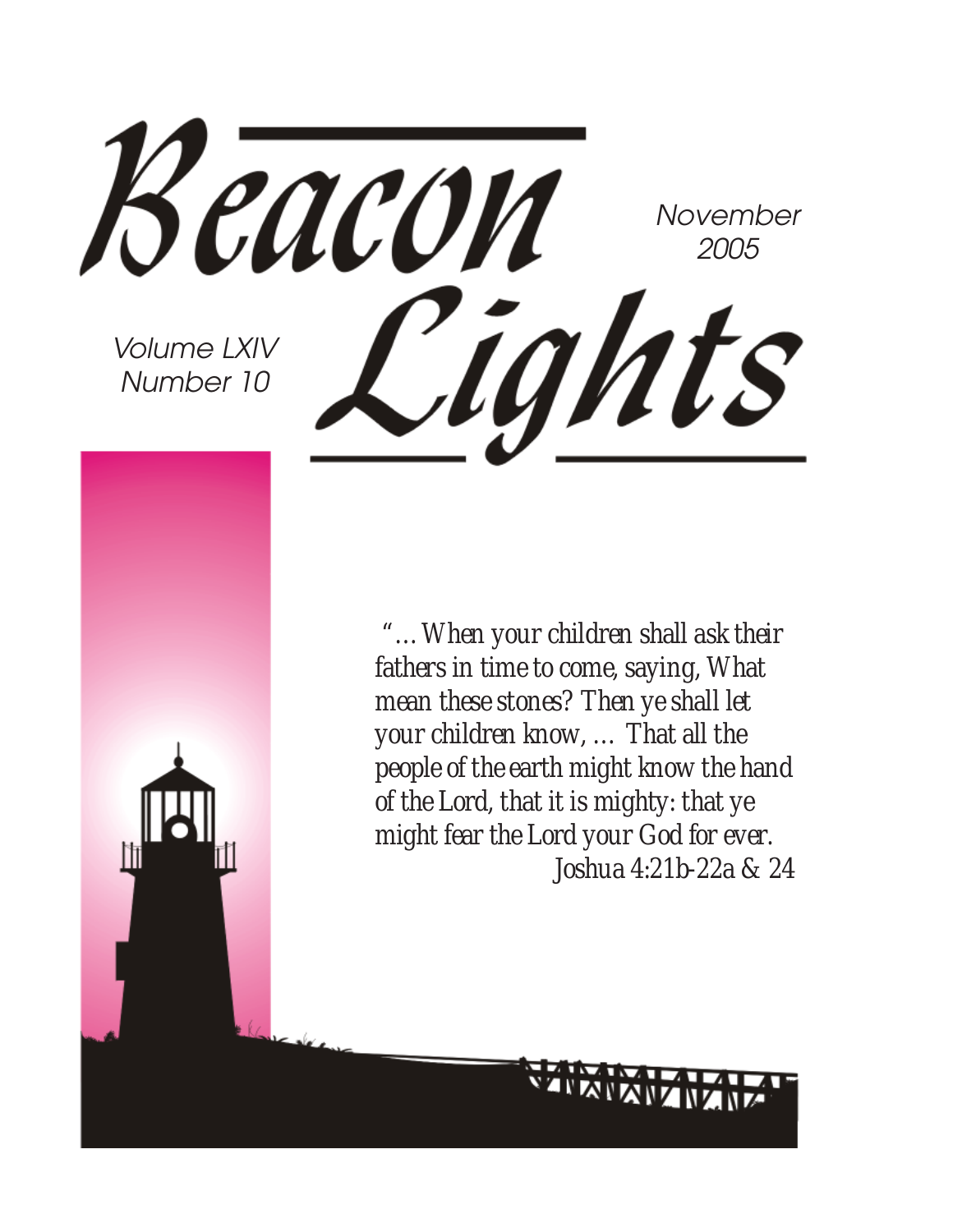### **Table of Contents**

EDITORIAL

| 3  | CDITORIAL<br><b>Stones of Remembrance</b>                           |
|----|---------------------------------------------------------------------|
| 6  | LETTER TO THE EDITOR<br><b>History Relocation</b>                   |
| 7  | <b>CONSIDER THE CREATION</b><br><b>Be Still MySoul</b>              |
| 9  | <b>CHURCH PROFILE</b><br><b>Doon Protestant Reformed Church</b>     |
| 11 | DEVOTIONAL<br><b>Watching Daily At My Gates</b>                     |
| 18 | <b>FROM THE PASTOR'S STUDY</b><br><b>Holding the Traditions (1)</b> |
| 20 | MEMOIR OF REV. C. HANKO<br>Chapter 6: World War I                   |
| 19 | CHURCH FAMILY<br><b>What Happens in Zimbabwe?</b>                   |
| 23 | <b>CHURCH HISTORY</b><br>George M. Ophoff (26): Polemicist          |
| 26 | CHURCH NEWS<br><b>Church News</b>                                   |
| 27 | LITTLE LIGHTS<br>The Ploughboy (8)                                  |
|    |                                                                     |
|    |                                                                     |
|    |                                                                     |
|    |                                                                     |

Beacon Lights is published monthly by the Federation of Protestant Reformed Young People's Societies. Subscription price is \$10.00. Please send all correspondence, address changes, subscriptions, and article submissions to the business office.

#### EDITORIAL POLICY

The articles of Beacon Lights do not necessarily indicate the viewpoint of the Editorial Staff. Every author is solely responsible for the contents of his own article.

The Beacon Lights encourages its readers to contact the business office with any questions or comments. Letters may be edited for printing. We will not publish anonymous letters, but will withhold names upon request.

If any material of Beacon Lights is reprinted by another periodical, we will appreciate your giving the source and forwarding the printed periodical to the business office.

#### **BEACON LIGHTS**

EDITOR John Huizenga

ASSOCIATE EDITOR Aaron Cleveland

SECRETARY Kim Doezema

CONTENTS COMMITTEE John Huizenga Tom Cammenga Christiana DeJong Trisha Haak Kris Moelker

EXECUTIVE FEDERATION BOARD Matt Overway (President) Daniel Holstege (Vice-President) Sara Huizinga (Secretary) Jeffrey Van Uffelen (Treasurer) Sarah Koole (Librarian) Rachel Nagelkerke (Vice-Secretary) Eric Gritters (Vice-Treasurer) Greg Van Overloop (Youth Coordinator) Rev. Ronald Van Overloop (Spiritual Advisor) Rev. Rodney Kleyn (Spiritual Advisor)

PROMOTION COMMITTEE Kim Doezema Rachel Joostens

PRODUCTION COMMITTEE Aaron Cleveland Rachel Joostens

BUSINESS OFFICE Beacon Lights P.O. Box 144 Randolph, WI 53956 Phone: (920) 326-6186 Email: huizenga@powercom.net

BEACON LIGHTS ON TAPE A free service to the legally blind. Contact Sam Copple 659 Lincoln Ave. NW Grand Rapids, MI 49504 Phone: (616) 774-4132 Email: SamCopple@email.msn.com

CHURCH NEWS ANNOUNCEMENTS Melinda Bleyenberg Email: darylmel@altelco.net.

BOOK SALES Becky Kalsbeek

TYPESETTER Robert Vermeer

PRINTER James Huizinga

MAILERS Bill & Fran Leep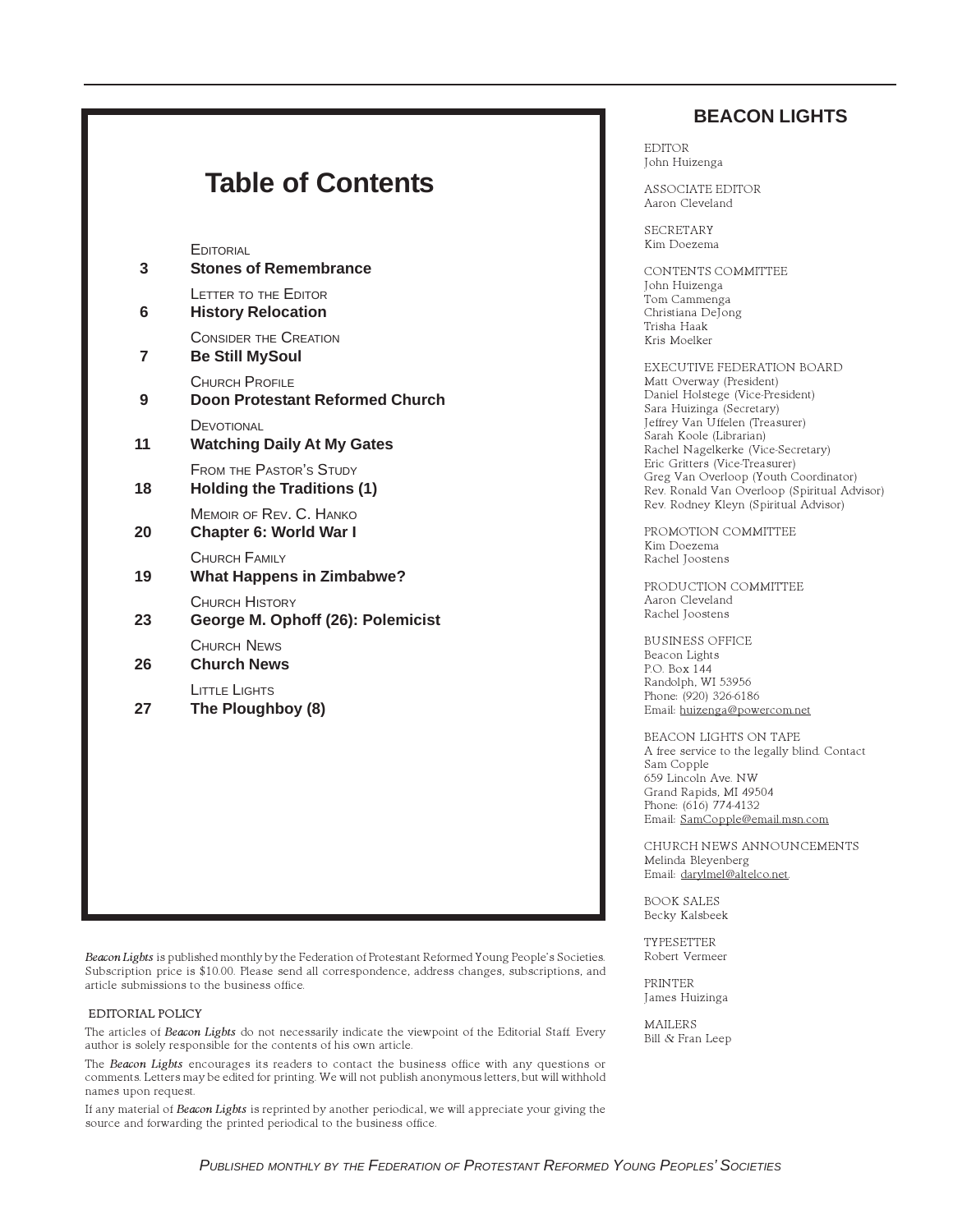# Stones of Remembrance

by Tom Cammenga



It seems that in their life men and women throughout time have felt a strong compulsion to leave their mark on, as well as in the world around them. To leave some type of testimony in his or her wake that will attest to th t seems that in their life men and women throughout time have felt a strong compulsion to leave their mark on, as well as in the world around them. To leave some type of testimony in his or her wake that will attest to their existence at one point or another in history. Probably we could point to the us build us a city and a tower, whose top may reach unto heaven; and let us make us a name, lest we be scattered abroad upon the face of the whole earth." And that same story has repeated itself throughout history with the Pharaohs of Egypt and their pyramids and great cities, Nebuchadnezzer and his hanging gardens, Alexander the Great and his mighty conquests just to name a few. Today we have libraries, hospitals, museums, and sports arenas prominently bearing the names of famous men and women. All too often these are a vain attempt to establish a name in the earth for today, and especially for tomorrow. In one way or another these are determined to extend their lives and names beyond the grave, leaving behind a permanent mark of their existence. And it seems to succeed. Who today doesn't know of the Pharaohs or Alexander the Great or who in Michigan at the least doesn't know the name VanAndel or DeVos? Truly these men and women have done wonderful things and have contributed much to humanity. Of that there is no doubt. But the question can be asked, for what purpose? To what end do they do these things? Certainly we are able to speculate based on their overall lives and values but in reality we must leave this question to God and their own consciences.

We can and must however pose these same questions to ourselves. What memorials will I leave along the pathway of my life? What will my friends, my children and grandchildren see when they look at the life I have lived? What will be the legacy that I leave behind? Assuming those memorials have been left; and they have I assure you, what was the purpose and motivation in doing so? In order to answer these questions however we must understand what these memorials are as well as the proper motivation by which we are driven to erect them.

The memorials that we leave will certainly vary in number and in type, just as each individual varies from others. They will invariably be the result of our triumphs and failures, our victories and defeats. Often the great memorials we leave are made up of smaller memorials that are sometimes easier to miss. I have in mind the married life of a Christian man and woman. The great monument visible to all is the many happy years of marriage this couple has been blessed with and the great goodness the Lord has shown to them over that time. But when examined more closely we see many other things that do not immediately stand out. There are the children the Lord has given or perhaps taken away. There are the years of service to the church through the special offices by the man, the selfless love and devotion shown by the woman in her care of her husband and family, and even the incredible compassion shown in caring

for each other when sick or building each other up in times of sorrow or hardship. There is the hour upon hour spent in quiet prayer or mutual study of the Word of God. So are many of the memorials in our lives.

It is important to note here however that memorials are not strictly positive in nature. In other words, not every memorial we leave behind is good, though

When a young person is seen walking into a theater, they leave a memorial.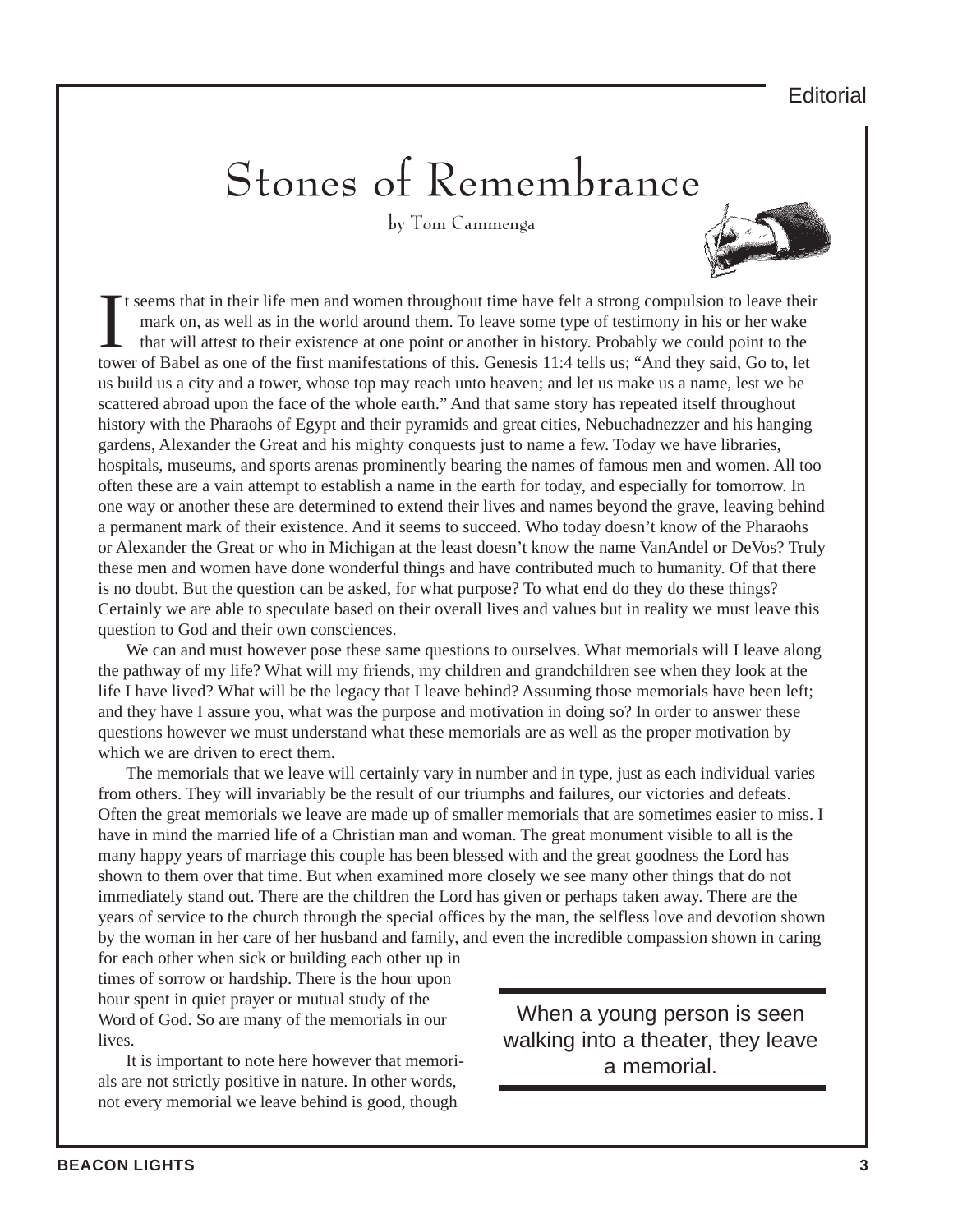that must be our goal. A memorial by definition is simply something that serves to remind of certain events or persons. That being the case it is very easy for us, in fact I would say much easier, to leave negative rather than positive memorials. When a young person is seen walking into a theater, they leave a memorial. When an individual is heard cursing and swearing, taking the Lord's name in vain, they leave a memorial. A young man or woman, refusing to obey parents and walking in open rebellion to them, leaves a memorial. When a husband or wife verbally or physically abuses their spouse, they leave a memorial. So you see everything we do can be seen as a memorial. Any and all of our actions serve to identify to fellow believers as well as to the world around us, to whom our allegiance belongs and to whom we give glory when we raise our memorials. This is a sobering thought indeed when viewed in the light of scripture. In Psalm 62:12 we read, "Also unto thee, O Lord, belongeth mercy: for thou renderest to every man according to his work." And in Revelation 22:12 an even sharper reminder from Jesus Christ himself; "And, Behold, I come quickly; and my reward is with me, to give every man according as his work shall be." The sharpness in this verse is brought out in the following verses (14 and 15) where distinction is made between those who will enter the gates of the city and those who will not. "Blessed are they that do his commandments, that they may have right to the tree of life, and may enter in through the gates into the city. For without are dogs, and sorcerers, and whoremongers, and murderers, and idolaters, and whoseoever loveth and maketh a lie." Again I would ask; what memorials do we leave in our lives?

What then motivates us to leave memorials? And really the question should be what motivates us to leave good, God glorifying memorials? Is it the motivation of the families of the sons of Noah in the building up of Babel or is our purpose and humble goal that of the Israelites in the setting up of the memorial in Gilgal?

Having just passed through the Jordan on dry ground, emerging on the western shore, one man chosen from each of the twelve tribes placed the stone that he had picked up from the middle of the river there on the shore in Gilgal. The reason the Lord commanded this is found in Joshua 4:6 and 7: "That this may be a sign among you, that when your children ask their fathers in time to come, saying, What mean ye by these stones? Then ye shall answer them, That the waters of Jordan were cut off before the ark of the covenant of the Lord; when it passed over Jordan, the waters of the Jordan were cut off: and these stones shall be for a memorial unto the children of Israel for ever." Notice that the Lord says, "*when* your children *shall* ask…" He doesn't say *if* but *shall*! There is no question that they will ask. They will see this memorial and they will ask why it is there and what it means. Therefore too we must be ready to explain, to give advice, and to give wise counsel when these questions are asked.

It is also critical for us to understand that these memorials cannot be hastily thrown up with a haphazard attitude only to continue on our way through life, at least if they are to be positive, God glorifying memorials. Again I will say that this must be our goal. These must be conscious acts of thankfulness on our part. You can be sure that Joshua did not haphazardly set up or lay out the stones at Gilgal. Certainly he did not take each of the twelve stones so carefully taken from the dry riverbed and throw them on a heap. If we look at verse 20 of Joshua 4 the word *pitch* is used. Even though this word can and does often refer to something being thrown (i.e. a ball) I believe the correct interpretation of it here is the setting of the stones in a firm position or to establish them. Remember, the children of these people that were now gathered around Joshua would ask their parents and elders what these stones meant in the years to come. In order for that to take place this memorial must needs be set up in such a way that it would last for many years, even for ever as seen in verse 7 of Joshua 4.

By no means though were these stones a reminder simply of the experience of the Jordan crossing, though they were indeed that. Imagine if you will for a moment the excitement and conviction with which the story must surely have been told, over and over again. "What do these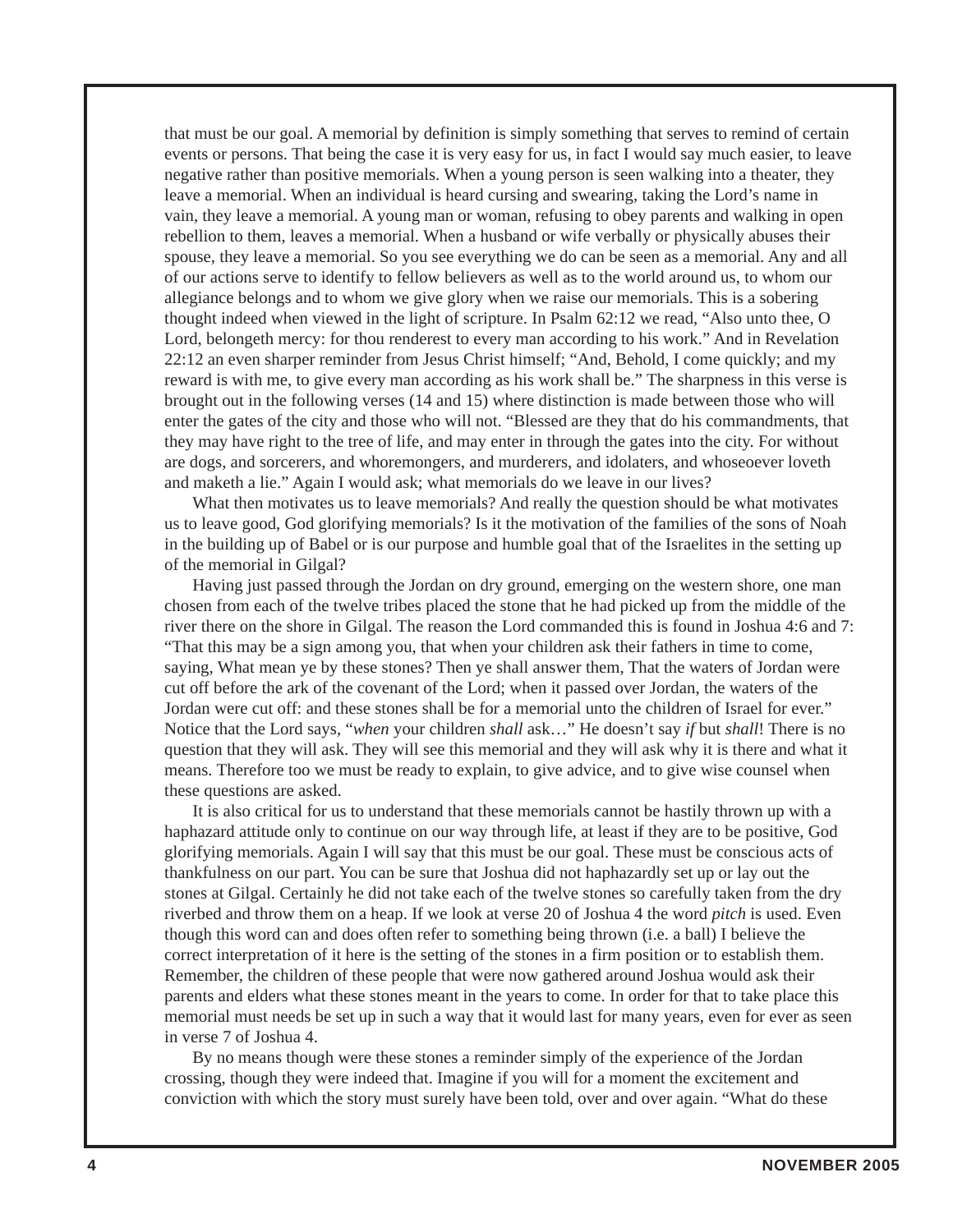stones mean?" How the Lord had brought on the Egyptians the Ten Plagues and thereby occasioned the exodus of the Israelites; the parting of the Red Sea and the cloud of smoke and fire by which God led Israel; the constant supply of manna and quail and the water from the rock by which God sustained Israel; the forty years of wandering in the wilderness. And finally that great deliverance wrought by God as he delivered his chosen people at last into the promised land. What an amazing and incredible memorial! Still more they were and still are today a memorial to the faithfulness of God to his people. Having traversed the difficult and often ravaging path of this life, finally brought to the brink of the promised land the child of God must walk headlong into this memorial. What a comfort to us as we stand on the brink of death to behold those stones on the far shore.

What was the reason then for this memorial at Gilgal and why do we strive as Christians to set up positive memorials? We find the two-fold answer to this question in the last verse of Joshua 4; "That all the people of the earth might know the hand of the Lord, that it is mighty: that ye might fear the Lord your God for ever."

First of all it serves as a witness to the world around of the might and greatness of the Lord. Be assured that the people inhabiting this area were well aware of what those stones in Gilgal represented. They were well acquainted with the history of this people and with the awesome power of their God. This is plain from Joshua 5:1 where we read; "And it came to pass, when all the kings of the Amorites which were on the side of Jordan westward, and all the kings of the Canaanites, which were by the sea, heard that the Lord had dried up the waters of Jordan from before the children of Israel, until we were passed over, that their heart melted, neither was there spirit in them anymore, because of the children of Israel."

Not only were they aware of these things but "their heart *melted*!" This was not a melting to repentance of course but was that which God spoke of in Exodus 23:27. We read there; "I will send my fear before thee, and will destroy all the people to whom thou shalt come, and I will make all thine enemies turn their backs unto thee." God make it so in our lives as well that the world around us may know of the power and might of our God by the memorials we have set up and that their hardened and cold hearts may be melted, even to repentance if it is His will.

God make it so in our lives as well that the world around us may know of the power and might of our God by the memorials we have set up…

Secondly, these memorials serve as a source of comfort to the church as well as constant reminders to each of us of God's goodness to us. Oh how the children of Israel needed this! How often they had witnessed and even had personal experience of God's greatness and power only to run off after other gods and frolic in the fields of sin. We can often shake our heads in amazement as we consider this but we need only turn our eyes to ourselves to realize that we are no better. So also we are needful of those stones. We are needful of the reminders, even constant reminders of God's wonder-working in our lives and our total dependence on Him. We need to hear the stories told again and again that we may be brought to our knees in the knowledge of our great need.

It is not possible, however, for us to set up these positive memorials in and of ourselves. Not only does God graciously work in our lives giving occasion for those memorials but also by His grace and mercy He enables us to pick up the stones from the midst of Jordan and to pitch them in Gilgal.

Do you see those stones in your own life and in the lives of others in the church? As you stand on the brink of the raging river, do your weary eyes come to rest on those grace-polished stones pitched on the far shore? If you are a child of God then the answer to this question is yes, only by the grace of God, wholly undeserved and unmerited, completely outside of your own works and ability. Thanks be to God for these stones of grace, polished to a brilliance beyond compare, reflecting the beauty and omnipotence of our great God and Father in heaven. ❖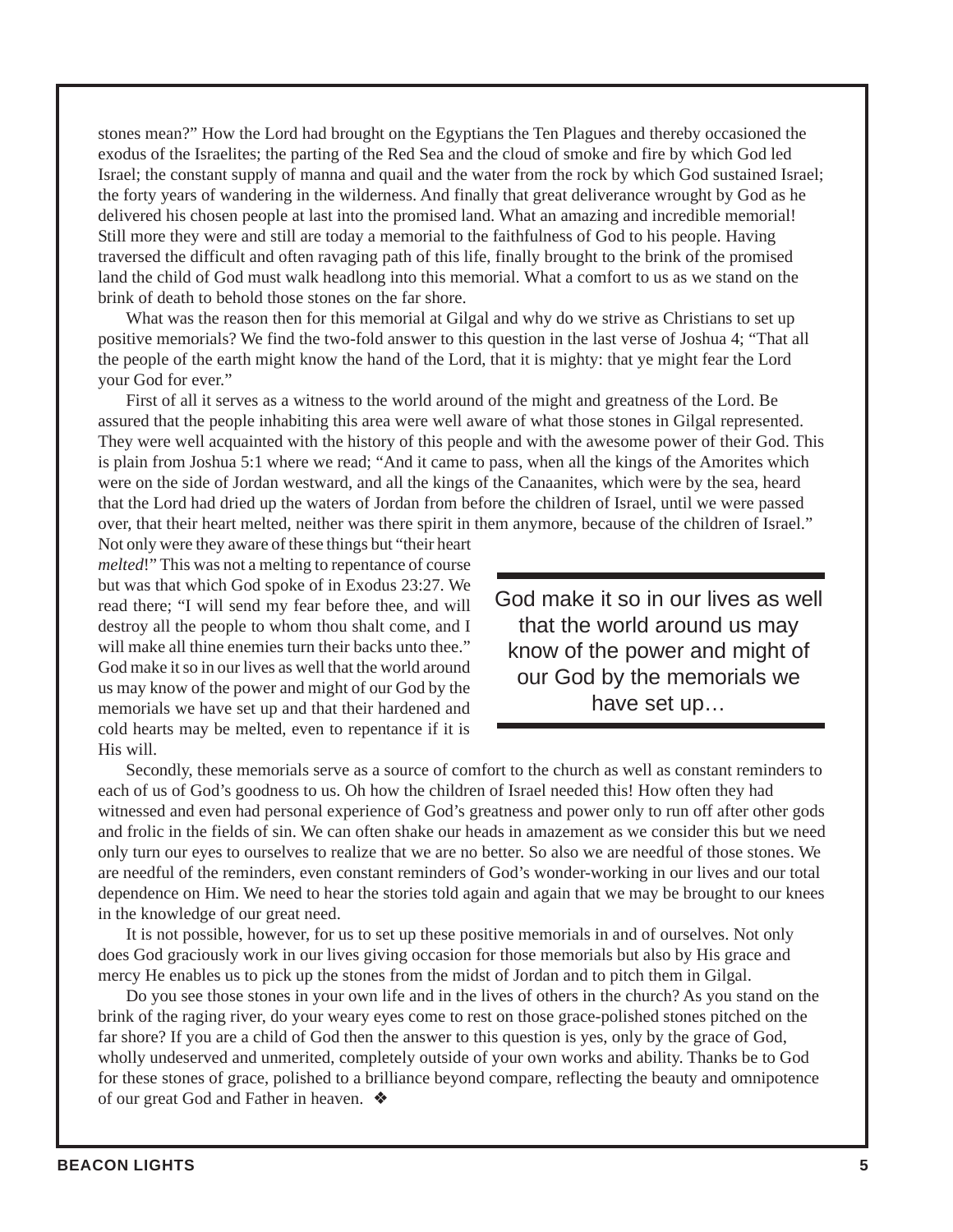## History Relocation

#### **Dear Editor**

I am very much enjoying the reminiscences of the late Rev. Cornelius Hanko in the *Beacon Lighs* as edited by his granddaughter, Karen Van Baren.

In Chapter 2, which appeared in the July 2005 *Beacon Lights,* I happened to notice an error on the map on page 8. Eastern Avenue Church (Eastern Avenue Christian Reformed Church) should have been moved one block north (a little confusing since the map did not take the usual orientation of north being "up").

That church was, and is, on Eastern Avenue between Logan and Bemis Streets in Grand Rapids, not between Bemis and Baxter.

The old First Protestant Reformed Church appears on the map, but Rev. Hanko is talking about a time before that church was even built. Old First Church is in the right spot on the map and still exists in the real, but who knows for how long? It is in much disrepair. The parsonage for that church, where Rev. Herman Hoeksema lived, is not shown on the map. It is to the left of the church on Franklin, and it can still be seen by anyone who wants to take a trip to Franklin and Fuller.

I went to see the Eastern Avenue CRC one morning in 1997 on the #4 bus because I wanted to get off the bus and really look around and study it for awhile. In hand I church to build a spacious new community ministry center with classrooms, space for dinners, etc., and they did build this addition once the old parsonage was moved north on Eastern Avenue about a half-block and on the other side of the street. It is in use today by CRC seminarians who have an interest in ministry to the inner city.

I am surprised that aside from one 75th anniversary tour of First Church, no tours of these areas are ever officially given. Such sites help to make the history of the denomination come alive! I would suggest mornings Monday through Friday when the streets are fairly quiet.

I am enclosing some photos taken this summer of the relocated parsonage as well as the church and its new addition (the addition was completed about the spring of 2001). I'm sure many in the Protestant Reformed Churches have never laid eyes on these places.

*Therefore Have I Spoken,* which is my favorite RFPA book, is no longer in print. The RFPA sold out of all its copies several years ago. It is, of course, a rare book now. Don't give a copy away to some yard sale—either your copy or one belonging to your parents or grandparents. This is historically valuable, and if you are planning a trip to see the old locations, this is the thing to have with you. This book is definitely worthwhile reprinting, and perhaps for some Protestant Reformed an-

had Gertrude Hoeksema's biography of Rev. Herman Hoeksema, *Therefore Have I Spoken,* showing an old photograph of the church and the old parsonage to the left of it where Rev. Hoeksema's family once lived.

Imagine my surprise one day when riding the #4 south on Eastern Avenue several years later, I saw that the parsonage was up out of its foundation! I found out it was being moved. Eastern Avenue CRC decided to use the land to the left of their



*Eastern Avenue Christian Reformed Church as it stands today. The original church is seen to the right of the middle sidewalk tree. To the left of that tree is the church's new, attached community center addition. The attempt to make the addition blend in with the old church architecture was very successful. This was where Rev. Herman Hoeksema was a minister when he was illegally deposed by a CRC Classis.*

niversary, it would be appropriate to do that, if not sooner. Any reprint does needs to be indexed, however, and a list of photos and their locations in the book prepared as well.

Besides the account of the difficult childhood from which Hoeksema emerged and the many obstacles he had to overcome before the common grace controversy ever broke out with the CRC, *Therefore Have I Spoken* tells us many fascinating things about Rev. Hoeksema that are found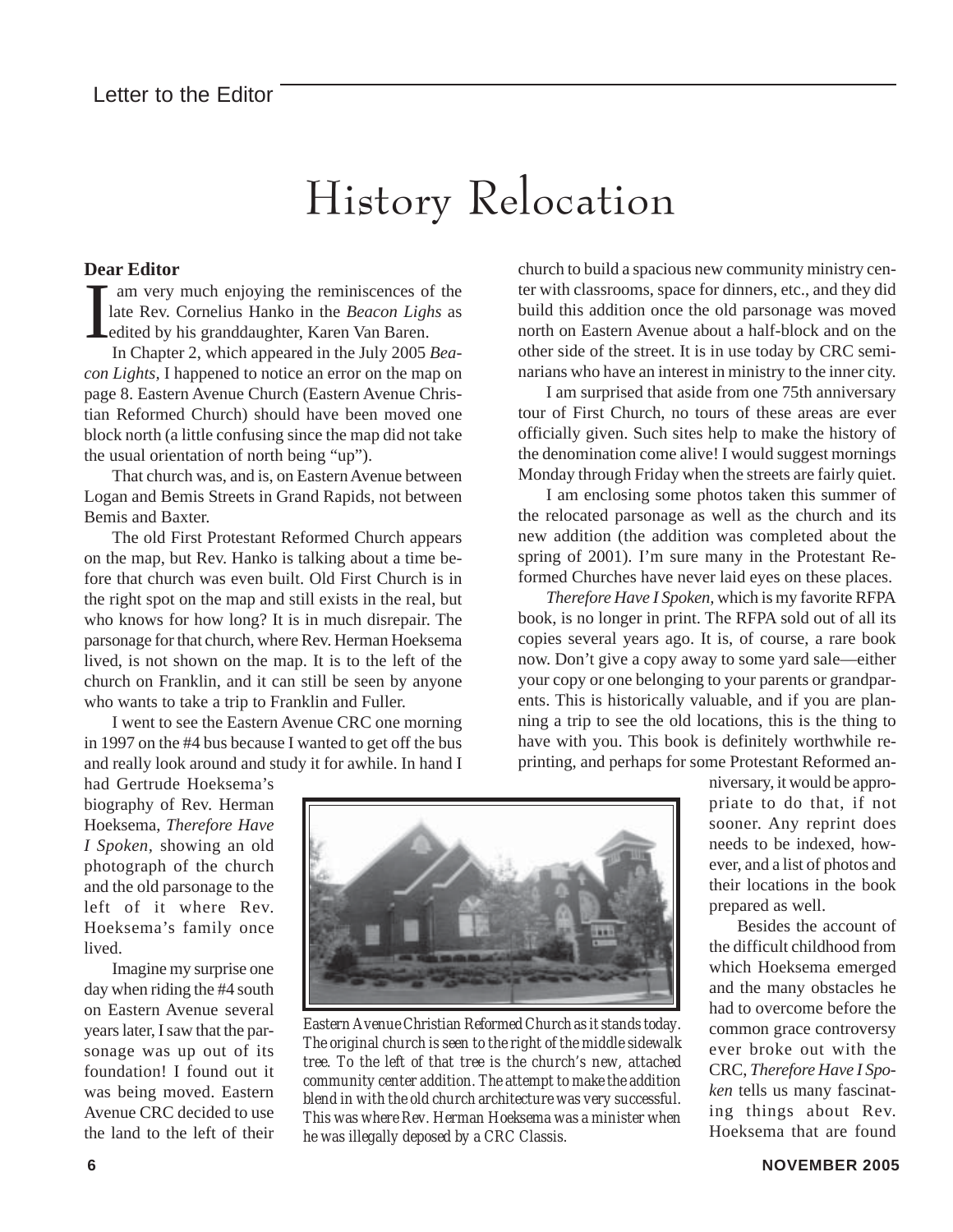nowhere else, and the historic photos are a treasure. Don't try to find the church Hoeksema first served as a CRC minister in Holland, Michigan, however. I tried to locate it, based on the picture in the book, at the cost of a lot of shoe leather. It turns out that it was taken down some years ago and a new church built in its place.

> Sincerely, Natalie Jefferson ❖



*The old parsonage, formerly next to Eastern Avenue Christian Reformed Church, now houses CRC seminary students doing inner city ministry. Rev. Herman Hoeksema and his family once lived in this home.*

#### Consider the Creation

# Be Still my Soul

by Trisha Haak

"*Why art thou cast down, O my soul, and why art thou disquieted within me?*" Psalm 42.11.

When I walk through the forest on a warm summer morning, I find that it may be a hard thing<br>to catch a glimpse of a songbird. They blend<br>so well with the foliage and they flutter and fly so quickly mer morning, I find that it may be a hard thing to catch a glimpse of a songbird. They blend so well with the foliage and they flutter and fly so quickly from branch to branch that it takes a careful patient eye to spot them. It seems to me that their movements are the discontented notes of some mad composer. These little creatures are hardly ever still as they fly up and down the octaves of the forest trees.

I feel at times as though I can relate and that their characteristics are patterned after my own soul. They are as familiar to me as the faces of the ones that I love. The disquieted notes of the songbirds translate into echoes that reverberate through my mind. How often my soul flutters and flies within me, I cannot count and the restlessness of my soul is more science than fiction.

As I continue to walk through the forest I stop along a still pool that reflects the trees and the sky in all different shades of metallic silver and brown. I look at the dark glass surface of the water, hoping to see the reflection of the birds as they fly overhead among the branches. Yet when I look down, I see no reflection of birds and trees but only my face staring back at me. And somehow, I am not surprised.

Our souls are such hard creatures to keep still within us. By the nature that is ours through birth, our minds

are not natural hosts that culture content thoughts that rest in the design of God. The reaction that too frequently flows from our hearts causes us to buck against the will of God and struggle against the current of His divine plan.

For some, true contentment in the will of Christ is at best isolated moments that visit them at irregular intervals in their lives. For others, contentment is a bridge that merely takes them from one struggle in their life to another. And for a few people, honest contentment of the biblical nature is a foundation that upholds them through their entire life and on which their beliefs, ideas, hopes, and desires are built.

It is easy for us to be content when we have what we want. We live at ease when all our cupboards are full, when there is more than enough money in our savings account, and when no untidy situations are linked to our name or the names of those that we love. But that contentment belongs to the world and is really nothing more than an illusion. We may think at those moments that we are content but in truth we are frightened; frightened that these things will be taken away from us, that we will be stripped naked of all that we have. And it is hard to stand before God when our sins have revealed to us how naked we really are.

How content would we be if we did not live the affluent lifestyles that we do? If we only had one can of food in our cupboard for the week instead of multiples, how well would we sleep at night? What if we had to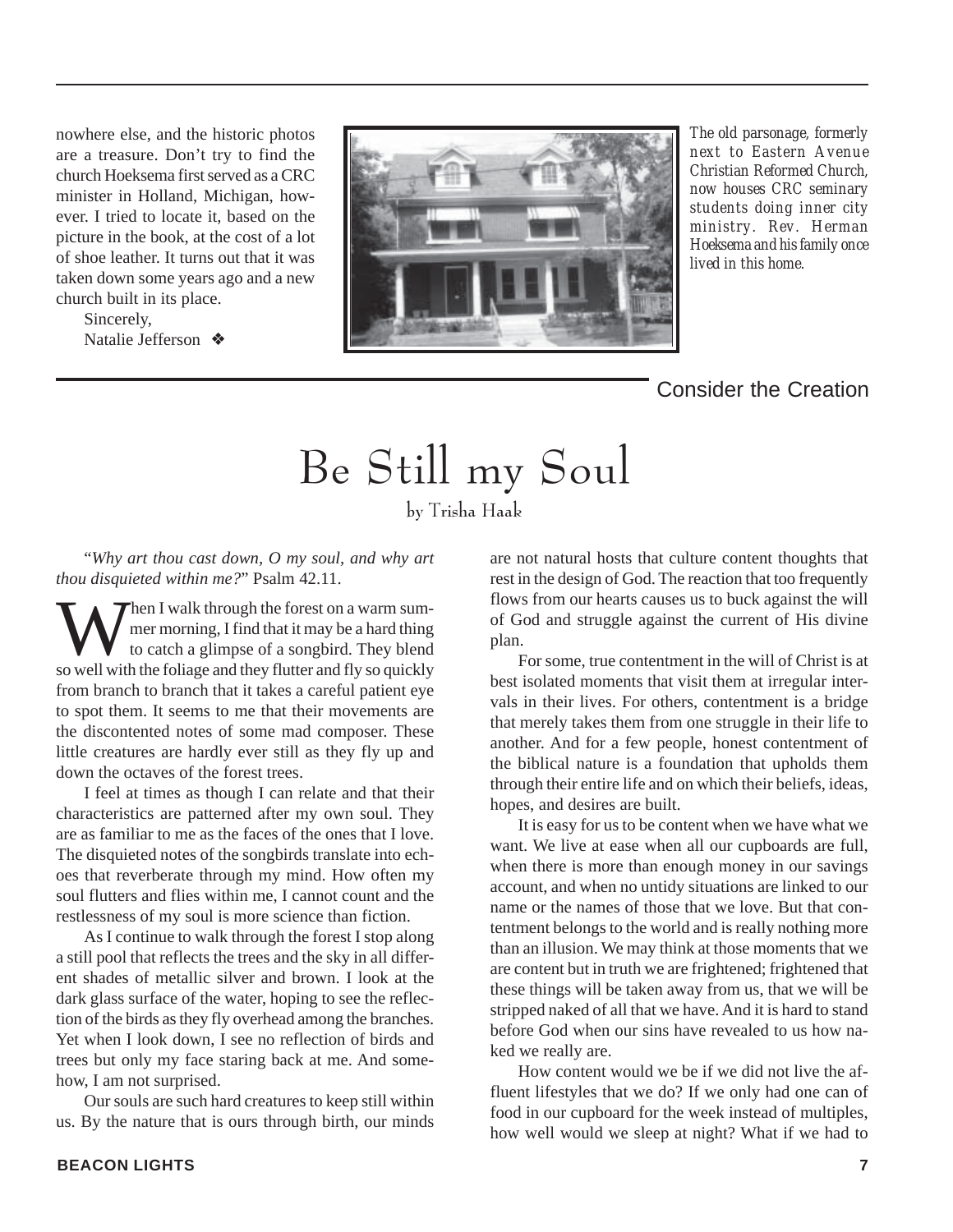live without the little amenities that soften the harsh conditions of this life? Well, no matter, for God has, in His wisdom, chosen us to live in the age that we do—in rich capitalist America, where gain is religion and success is creed. We live in a society where the state of contentment is a goal that we reach later in life after we have earned our millions and established our name. This is the age of wandering eyes, of always wanting what we don't have and structuring our lives so that we may pursue what we actually don't need. And the challenge of living in such an age is as great as any that those before us have had to endure. Can our slovenly minds, which are dulled by the wealth of this world, find peace in the will of God and live every day in the knowledge of the sufficiency of His grace? Or will we rather adapt to the philosophy of man and every day desire more than we need?

Our minds so often assault us with lies that the devil whispered to Eve in the Garden of Eden. We believe them to be true and able to make us gods unto ourselves. We believe these lies regardless of what shape they come in and no matter how many times they are proven false. It seems as though it is too hard of a lesson for us to learn. Advertisements show us what we lack and what we need to possess. Our minds are so ready and so willing to believe them.

So every day we are beset by enemies in front of us and behind us and everywhere we go. So many strong bulls of Bashan are ready to charge at us from every angle. And yet none are as strong as the ones inside our heads.

#### \* \* \* \* \*

*"For thou. Lord, hast not forsaken them that seek thee."*Psalm 9:10.

A Christian without contentment is an improbable sum, an equation that just won't add up or reach a conclusion. We cannot foresee our needs nor arrange solutions that will work towards the good of our salvation. We are too limited, too lacking in knowledge, and in all honesty, too biased to choose those things that will bring us closer to Christ. If given the opportunity, we would choose circumstances and possessions based on the desires of our human hearts and not on what is spiritual and eternal. And in the end those things that we would choose would endanger the exercise of our personal devotions and cause a rift in our prayer life that would leave us feeling empty and void. It is too risky for us to try to place our lives in our own hands. There is too much to lose that we can't afford to live without.

Contentment outside of the knowledge of Christ is more than improbable. It is impossible. No man can look at himself with honest eyes and like what he sees. Even if he is self-centered and narcissist that is all the more proof that he is unhappy with who he is. He only loves himself so much for the fear that no one else will. The world says to be happy with who you are, but outside of Christ who can be? I can only measure myself by my failures, my inability to consistently think of others, and my shortcomings in godly living that leave me frustrated and angry at myself. I cannot he happy with who I am because I can't even find myself under the filth of my own sins.

The only happiness that I have known is when I am seeking the face of God. All other forms of happiness are facades and peculiar types that erode with the hours of the day. But when I seek the face of God, there is a happiness that grasps my soul in a comfort that I can recognize as being eternal.

\* \* \* \* \*

*"And he arose, and rebuked the wind, and said unto the sea, Peace. be still. And the wind ceased and there was a great calm."* Mark 4:39.

I have searched so many places for contentment. It was given to me to desire the peace that passes all understanding because I knew it was the key to living godly in Christ Jesus.

And this is where I finally found it: in my darkest hour. When the sky was a palpable black and the only light that visited the earth was that of the lightening shooting out of the storm clouds. My life, I thought. Prevailed against me. My sin, I believed, would consume me. Satan, I cried, would surely overwhelm me. And the winds swept higher and higher and the storms clouds gathered faster and faster until the warmth of the sun was only a distant memory for me.

It was too hard to stand because the storm of my sins had beaten me down into the face of the earth so far. I had not even the strength to reach out my hand. I was so low because I knew that it was my own design that had brought me here.

And yet the mercies of God were able, more than able, to penetrate the deep darkness of my sins until finally I felt the warmth of the light of His Son against my skin. God taught my heart to pray, Save me, again, and again, and again. And I know that I shall never stop saying these words till the day that I die.

My thankful heart knows salvation and at times this knowledge is too much for me. I was given peace when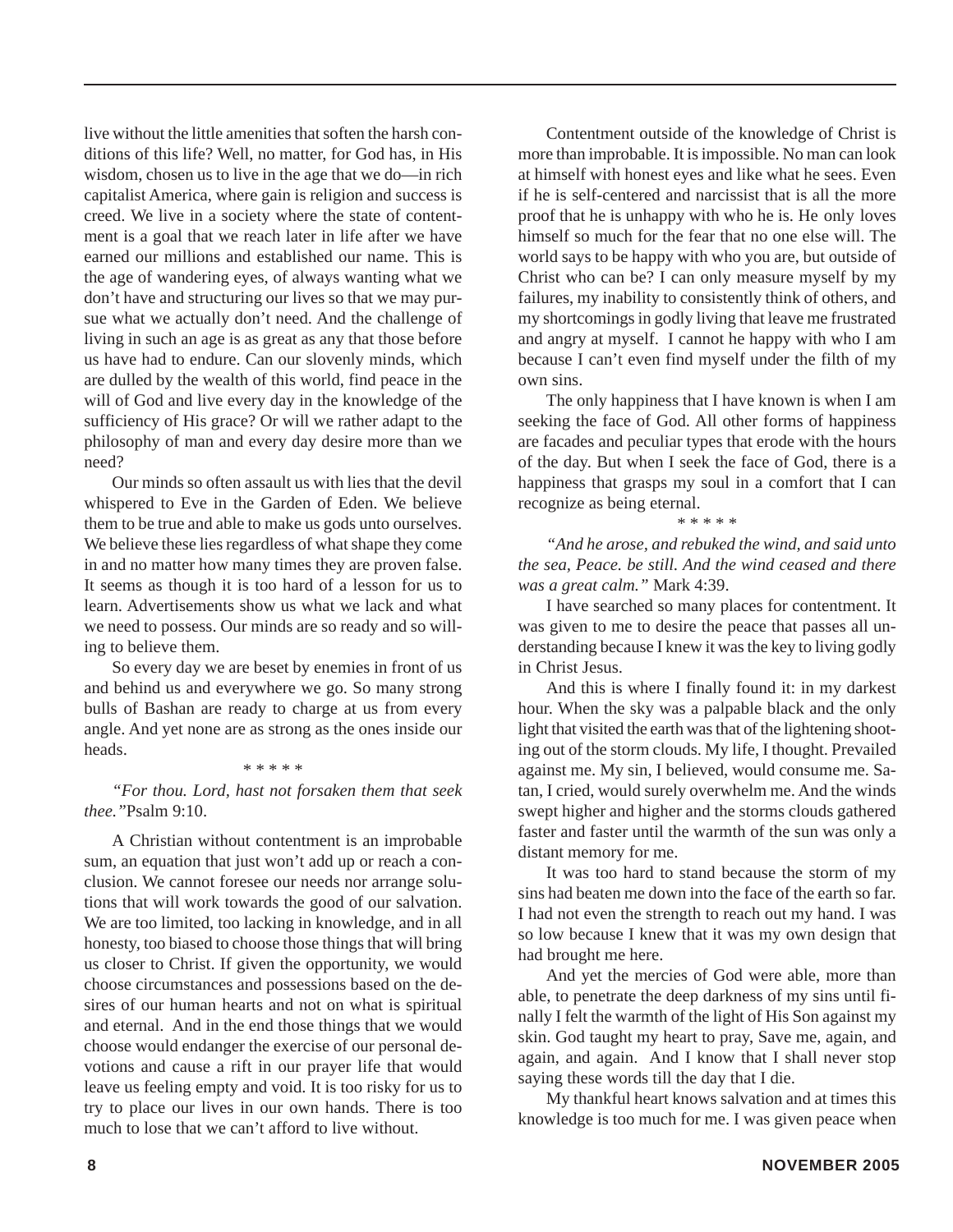I was the most undeserving. I found contentment when I should have been banished from the sight of God forever. I found it in the eye of the hurricane.

#### \* \* \* \* \*

*"When the poor and needy seek water, and there is none, and their tongue faileth for thirst, I the Lord will hear them, I the God of Israel will not forsake them. I will open rivers in high places, and fountains in the midst of the valleys: I will make the wilderness a pool of water, and the dry land springs of water."* Isaiah 41:1, 18

When the sun came out again I saw the truth of His word so brightly before my eyes. I don't know how I didn't see it before but it was there. And this is that truth: we have been given large reservoirs of healing waters in the gift of Christ and His sacrifice. Each drop of water is His word. Each cupful that we drink from these pools is the knowledge of God's love for us through the death of His Son. What we thought were mirages that our fingers could never touch are really tangible truths that we will grasp for all eternity. And we are fools if we do not take advantage of such.

Soon the storm clouds dispersed and left the sky as quickly as they had come. A whole myriad of dark gray clouds that gathered, then ten, then five, then two, then none. And I watched the song birds shake the rain off their feathers in two rebellious quivers, beat the winds in three measures and lift themselves on the edge of the wind flying into the light of the brightness of the sun. They did not hesitate or falter. They did not doubt the hand of God as he directed the pull of gravity, the strength of the wind, or the craftsmanship of their wings. They flew because they were born for such and it was given to them to fly and they did. He lifts the songbirds on high and the beauty of His hand guiding them amazes me.

Even more beautiful still is the truth that His hand guides me and directs me in ways of love that fortify my salvation in the blood of His son. And they are the ways of peace, of a contentment that will not doubt or falter. God gives unto His children peace now, and tomorrow, and forever in eternity.

Be still my soul. ❖

*\_\_\_\_\_\_\_\_\_\_\_\_\_\_\_\_\_\_\_\_\_\_\_\_\_\_\_\_\_\_\_\_\_\_\_\_\_\_\_\_\_\_\_\_\_\_\_\_\_\_\_\_ Trisha is a member of First Protestant Reformed Church of Holland, Michigan.*

Church Profile

# Doon Protestant Reformed Church

by Mrs. A. H. Klein and Mrs. Vi De Boer

oon PRC's history began in the year 1926 with a meeting on March 17. Rev. Danhof, minister of the Protesting Reformed Church of Hull, presided over the meeting to organize the Protesting Reformed Church of Doon. The membership was comprised of seven families and four individuals for a total of fiftytwo souls. "For who hath despised the day of small things?" (Zech. 4:10). our Lord admonishes us! At this same meeting, a consistory of two elders and two deacons was elected. Later that year, the congregation officially adopted the name Doon Protestant Reformed Church.

Three years of vacancy finally ended when Rev. J. De Jong accepted the call to come Doon in October of 1929. It was at this time the local Baptist church on Main Street became available for sale and the Doon PRC made the purchase of the cold, drafty place of worship. Resanctuary, catechism room, and society meeting place until 1975. Old leather padded theatre seats made for comfortable, (although somewhat sticky in the summer), individual seating. No crowding extra bodies into any rows! Weary and often discouraged in a struggling congregation, the men labored faithfully and God gave the grace for the group to continue. After only three years, Rev. De Jong left the young

modeling was done and the same building served as the

congregation. Vacancy again was their lot for two years. Rev. Lubbers arrived in 1934 and stayed until 1937. This was the time of the Great Depression and often the minister's "salary" was meat or garden produce from the local farm families. Wood was cut from local pastures to fuel the wood furnace since coal was scarce.

Rev. J. Vander Breggen, Rev. J. Blankespoor, and Rev. H. C. Hoeksema were the next ministers for the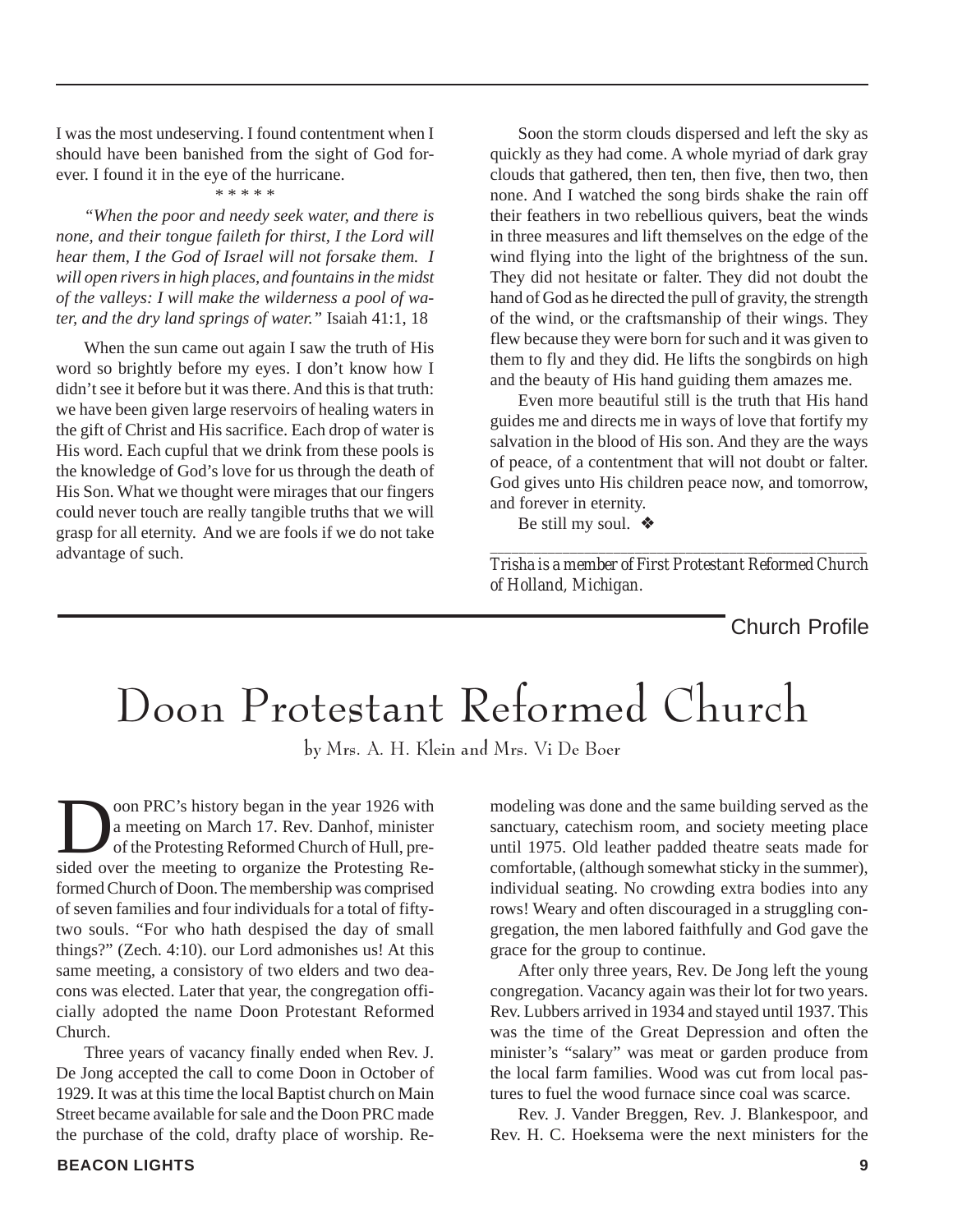congregation. Rev. Hoeksema arrived in 1949. The year of 1953 marked a painful but needed split in the Protestant Reformed Churches. By the grace of God, Doon did not experience the decimation of members as some congregations did. This may be attributed to God's giving them dedicated elders and a



zealous pastor at this crucial time. Rev. Hoeksema received the call to serve as professor in the Protestant Reformed Seminary and left Doon in 1955. Rev. Gise Van Baren came to Iowa hoping to experience "a good ole Iowa snowstorm." He certainly did! The year of 1963 would go into the record books as one of the snowiest ever. Roads literally became snow tunnels. The young pastor and his wife took pictures of it all as "proof" for the family and friends. Not surprisingly Rev. Van Baren took a call and left Doon the following year!

Rev. Herman Hanko came to Doon from Hope PRC in Grand Rapids, Michigan. He only served two years as pastor before being called to the seminary. During this time God stirred the hearts of the parents to begin the planning of our own Protestant Reformed grade school. This work was blessed by God so that the school could open its doors in 1967. The new pastor, Rev. Robert Decker, had arrived in 1965 fresh out of seminary and spoke at the dedication. The school is still in operation today with an average enrollment of 40 students each year. Rev. Decker took a call to South Holland PRC in 1969.

Two years of vacancy ended when Rev. Richard Moore accepted the call to come to Doon. He was the pastor for four years during which time the new church edifice was built in the northeast corner of Doon on the old Roman Catholic Church grounds. It was dedicated in May of 1975. It is still the building of worship today. Rev. Marvin Kamps came to Doon in the fall of 1975 and served the congregation until 1986. During this time the new parsonage was built next to the present church and still serves as parsonage today. Doon served as calling church for the mission field in Singapore. Rev. Arie Den Hartog labored faithfully there from 1979-1987. God blessed those labors with the establishment of sister churches in Singapore.

Candidate Russell Dykstra came to Doon in the summer of 1986. He was called and ordained as Doon's next pastor in the fall of the year. He was minister of the Word until leaving in 1995 for Hope PRC in Grand Rapids, Michigan. Rev. Richard Smit's first charge would be in Doon from 1996-2004. While he was pastor the Saturday cat-

echism classes times were changed to Wednesday afternoon, and night services were adopted for part of each year. Doon was appointed as calling church to the Philippines. She called Rev. Audred Spriensma to serve as missionary. He, along with his wife and daughter, are currently laboring faithfully for the cause of the Truth in that distant land.

Presently, Rev. David Overway is pastor at Doon having arrived in early 2005 with his wife and two children. This is Rev. Overway's second congregation. The endless cornfields of Iowa are a definite change from the city scene of New Jersey. Rev. Overway is pastor of 60 families, totaling 217 souls. Doon remains in the heart of agrictultural country, but today less than five families rely on farming as their primary source of income. The members are busy in their God-given stations at the factory, offices, schools, shops, and medical facilities of the area. Church services are held each Sunday AM at 9:30 and PM at 2:00 during Central Standard Time and at 6:00 during Daylight Savings Time. Five societies meet regularly to study God's Word. Five catechism classes instruct the youth from first grade until confession of faith.

The Reformed Witness Committee is made up of members in Doon, Hull, and Edgerton PRC's and organizes local witness in the way of lectures, pamphlets, Bible studies, etc. The Reformed Witness Hour can be heard on two radio stations in the area each Sunday.

In the eyes of the church world Doon PRC is small very small. By the grace of God she has stood strong in "the faith once delivered unto the saints" (Jude 3). May she and the entire PRC denomination ever so remain! ❖

*\_\_\_\_\_\_\_\_\_\_\_\_\_\_\_\_\_\_\_\_\_\_\_\_\_\_\_\_\_\_\_\_\_\_\_\_\_\_\_\_\_\_\_\_\_\_\_\_\_\_\_\_ Mrs. A. H. Klein is the only living charter member of the Doon Protestant Reformed Church.*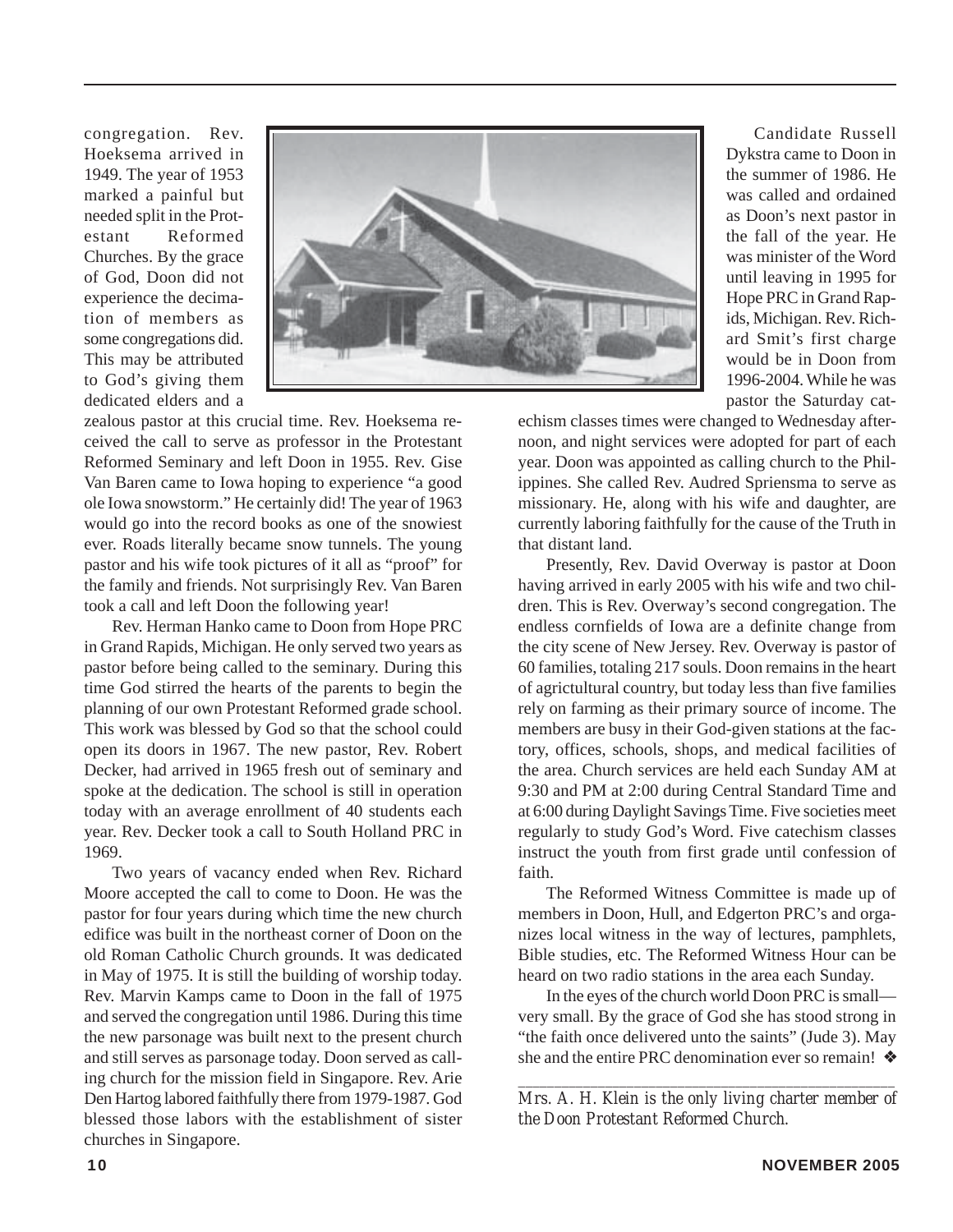# Watching Daily At My Gates

by Richard Moore

#### November 1 Read Psalm 119:1-8

As we take up the meditations for the present, we shall turn to our Lord's direction to us in Psalm 119. I am not sure if this has been done in the recent past, but I would believe that the perspective will be somewhat different in any case. We shall therefore turn together to this blessed Psalm.

Our calling as covenant youth and as confessing believers is to keep our way pure and undefiled at all times. We are called to serve God in every path that we travel. At the outset we understand that this seems impossible, and we further know that often we have failed to walk in this way in which we are directed. In the first place then we must understand two things. First there is no excuse for our failure to walk in this path directed by God, and secondly in Christ it is possible to so walk in the ways directed by God. This is our calling, this we must do. This is the command of Jehovah. Let us not make excuses for anything less than what we are called upon to do. Our text in the first verse points out that this means we walk in the way of Jehovah. We will look at this calling in the following meditations.

Sing Psalter 1:1-3.

#### November 2 Read Psalm 1:1-8

We take note that the Psalmist begins this Psalm telling us of the blessedness of walking in the way of God and in the keeping of his testimonies. This is true no matter where you find yourself. Whether it is at school, in your labor or in your fellowship, in your dating or in any other activity, it is a blessing to walk according to the testimonies of God. Believe this!

The way is the active conscious path that we take in this pilgrim's life. There really are only two ways: one that is narrow and often filled with many pitfalls but that leads to the eternal and everlasting fellowship with God, and a way that often is much broader and smoother but one that leads one into the clutches of Satan and to hell. There is no way of compromise. There is no compromise between the way of light and that of darkness, the way of Christ and that of Belial (II Cor. 6).

The way which must be undefiled is a way that is guarded by the law of Jehovah, and is kept so safe by a living in His testimonies. Beloved in the Lord we of needs know and prayerfully live as led by God's word alone. Our own natural understanding will not prevail, but God gives us a perfect Word in the Scripture as proclaimed in the faithful church from Lord's Day to Lord's Day.

Sing Psalter 41:1-3.

#### November 3 Read Psalm 119:1-8; Psalm 1:1-3

The Psalmist points out in verse three that when we walk in the ways of God according to His testimonies, we walk in no iniquity. This again reminds us that there is no in-between. Either we walk in the ways of God or we walk in iniquity. Think a moment of your own sins. When you sin you know it is because you have departed from the ways of God and from His blessed law. The law is blessed for within its bounds we have true freedom, but apart from His testimonies we become bound in the slavery of sin.

Therefore the Psalmist who also experienced the slavery of sin acknowledges that God has commanded us to keep His precepts diligently. Understand that our God perfectly knows what we need in order to experience peace and His blessed favor. It is Jehovah the covenant God who loves us from eternity and commands us to walk in the way that is blessed. We dare not fail to listen to this command. God points out to us that this must be a diligent labor of love. We must give our all to this blessed service of God. May God grant this to you, covenant youth, and to all of us.

Sing Psalter 41:4-7.

#### November 4 Read Psalm 119:1-8; Psalm 1:4-6

Now the Psalmist in this passage does what you and I must do. He prays that his ways are directed to keep Jehovah's statutes. This is an exclamation, expressing how necessary it is that we cry to God in light of this high calling to walk in the law of Jehovah. The reason is plain and that is that neither you nor I can stand for a moment in our own strength and upon our own works. Only if God directs our way, only if by the Spirit of Christ He renews our hearts and creates in us clean hearts, and leads us into the way of truth shall we serve God and know His precious fellowship.

When our God through our Lord Jesus Christ by His Spirit leads us then indeed we shall not be ashamed as we have respect unto all Jehovah's commandments. We shall be kept from iniquity and condemnation as we walk according to His testimonies. Notice it is necessary that we have respect unto all of God's commandments. If we fail in one we do indeed transgress all and shall be found walking in iniquity and be comfortless.

Sing Psalter 321:1-2.

#### November 5 Read Psalm 119:1-8; Psalm 51:10-19

The Psalmist tells us that he and we with him may have confidence as Christ works in our hearts by the power of His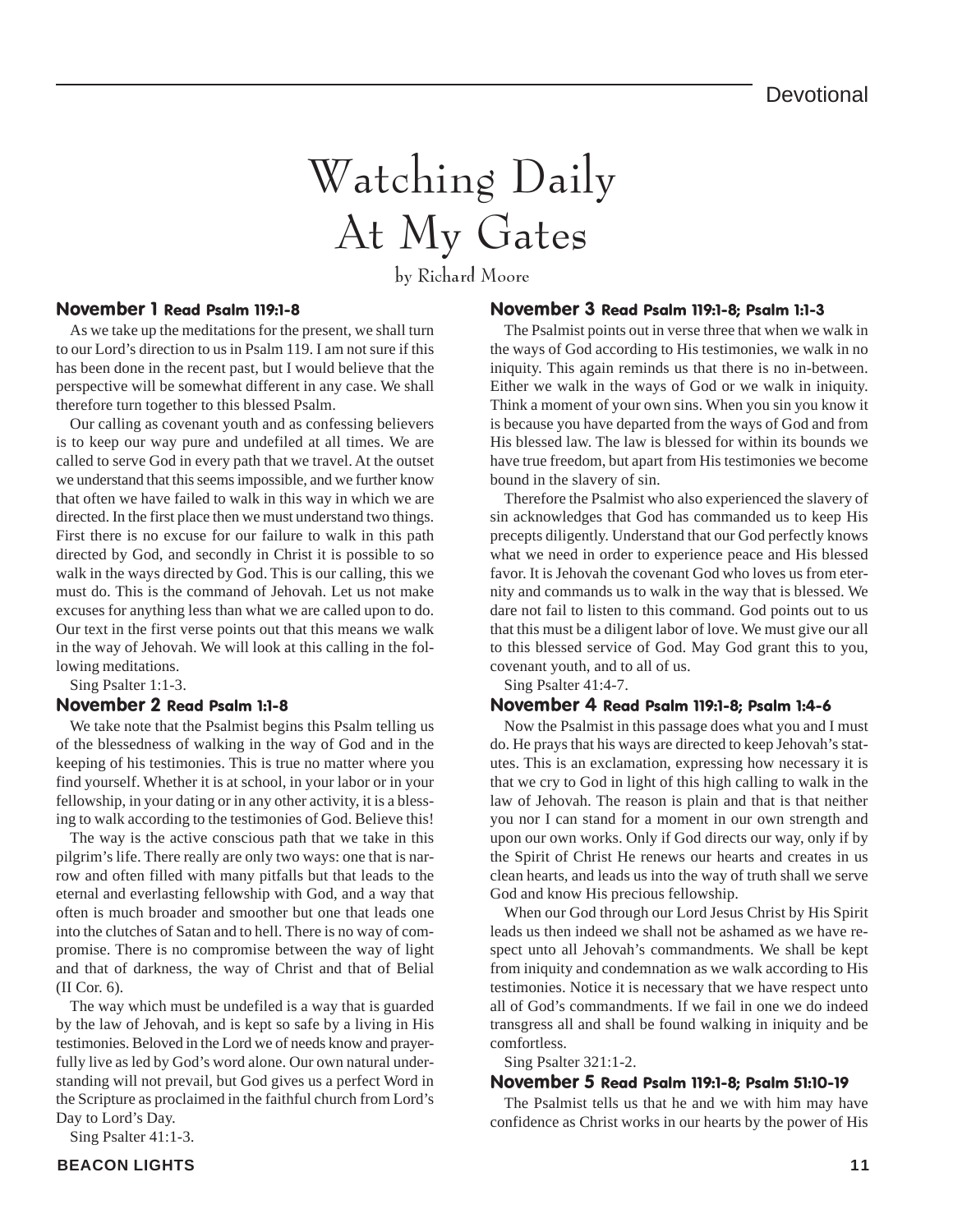Word that he shall not be ashamed and that he will keep God's statutes. This is his confidence and may be ours because God loves us in Christ from eternity as Paul expresses it in Ephesians 1 where we are told that he has loved us in Christ from before the foundation of the world that we should be holy and without blame.

Again he leads us to pray, "O forsake me not utterly." If God would forsake us utterly as we haltingly walk through this life all would be empty and loss. We must pray for grace that saves us from ourselves, from our own ways.

David and we indeed shall praise God with uprightness of heart, when we have learned the righteous judgments of Jehovah. Sometimes the way of the Lord with us seems so hard, so very difficult. Usually it is as a direct consequence of our own sin and weakness. David knew this path and so have you and I, my readers. But Jehovah will maintain His holiness and He will bring judgments upon His beloved when they walk in sin. But He does this in love and teaches us the righteousness of His judgments that we are turned from the pathway that would bring us into condemnation. Indeed, oh Jehovah, forsake us not utterly!

Sing Psalter 321:3-4.

#### November 6 Read Psalm 119:9-16

How shall we as young people cleanse our way. The Psalmist speaks of the youth here not because the youth are worse sinners than the aged. In fact when the older members of the church sin it is even more terrible and this because we should have learned the testimonies of the Word much more fully that when we were youth. But it is exactly because as youth we are still growing in understanding of the law of God, and because Satan recognizes that the youth are more susceptible to his temptation and have less strength of experience that the Psalmist speaks of the young man. He knew his own weaknesses and lusts as a young man, he knew of the many trials our youth face in the pilgrim's walk and so he raises this important question. How shall a young man cleanse his way? It is a question when answered is also the answer for any member regardless of age.

The holy writer in this passage is adding another aspect to that which we have been taught in the first section of this psalm and that is that the seeking of God according to His law is the same for all God's children no matter the age. The strength of a young person's body, the flexibility and ability of the youth to think clearly and to reason, the exuberance of youth—all of these—cannot prevail in the battle of faith except it be kept in the true liberty of the law. As covenant youth we also can cleanse our ways and turn from sin and darkness only if we take heed to our whole way according to the precious life giving word that God has given us in the Scripture and which He proclaims unto us in church and teaches us in catechism, etc.

The true children of God in youth also look to God's testimonies for their strength and wisdom!

Sing Psalter 322:1-2.

#### November 7 Read Psalm 119:9-16; II Corinthians 5

As kept by the Word of Christ and as we are in Christ we may say already as covenant youth as well as aged saints, "with my whole heart have I sought thee." In principle even small children may utter this prayer. The reason is that God has loved us and He has sent His Son to walk in obedience to His law on our behalf. He has covered our iniquity by His loving obedient sacrifice on the cross, and He has been raised to God's right hand now to rule in our hearts by His Spirit and Word. We are made new creatures. As the apostle states in II Corinthians 5:15ff. and in principle we begin now to serve God according to all of His commandments. Further he may say that God's precious Word has been hidden in his heart that he might not sin against the covenant God.

This of course is our only defense in the battle against sin and Satan. We must hide the Word of God in our hearts. That is, it must rule our lives as all our actions flow from our hearts. When directed by the new man in us, we shall not sin against God but love and serve him as faithful children. The Scripture must bind our lives in all that we do. However, the Psalmist also knows your weakness and mine as well as his own, and he prays and we must with him constantly pray, O let me not wander from thy commandments. For by nature all we would do is wander from the ways of God, and it is only as we are kept by Him that we shall walk rightly as His people.

Sing Psalter 322 3-4.

#### November 8 Read Psalm 119:9-16 Ephesians 2:1-10

As the Psalmist led us in the word we considered yesterday, the fact that we may pray should and does give us cause to sing the praises of our God. Indeed we declare, "Blessed art Thou O Jehovah." We give our praise to God when we are kept in the paths of righteousness, for there is nothing within ourselves in which to boast. After all it is alone by grace we are saved through faith and that not of ourselves, lest we boast as the apostle declares in Ephesians 2. Rather we find whether we are the youth or the older members in the congregation that all that we are we owe to God.

Therefore we with the prophet will with our lips declare the judgments of God's mouth. We will be ready to testify of the truth and to be witnesses of that truth to others around us. We must do this within the fellowship of the church and without, for we are so full of the blessedness of our God that keeps us in His way to save us that we must declare His glory and the glory of His grace.

So we shall rejoice in the way of His testimonies, we will not complain of them which the world is so prone to do, nor will we try to escape their testimony, but we will find His Word more precious than any riches this world has to offer. To meditate upon God's precepts is precious for us, to study them is our delight, and to have respect unto them in our way is comfort and peace. May that be true for us so that we forget not His Word.

Sing Psalter 383.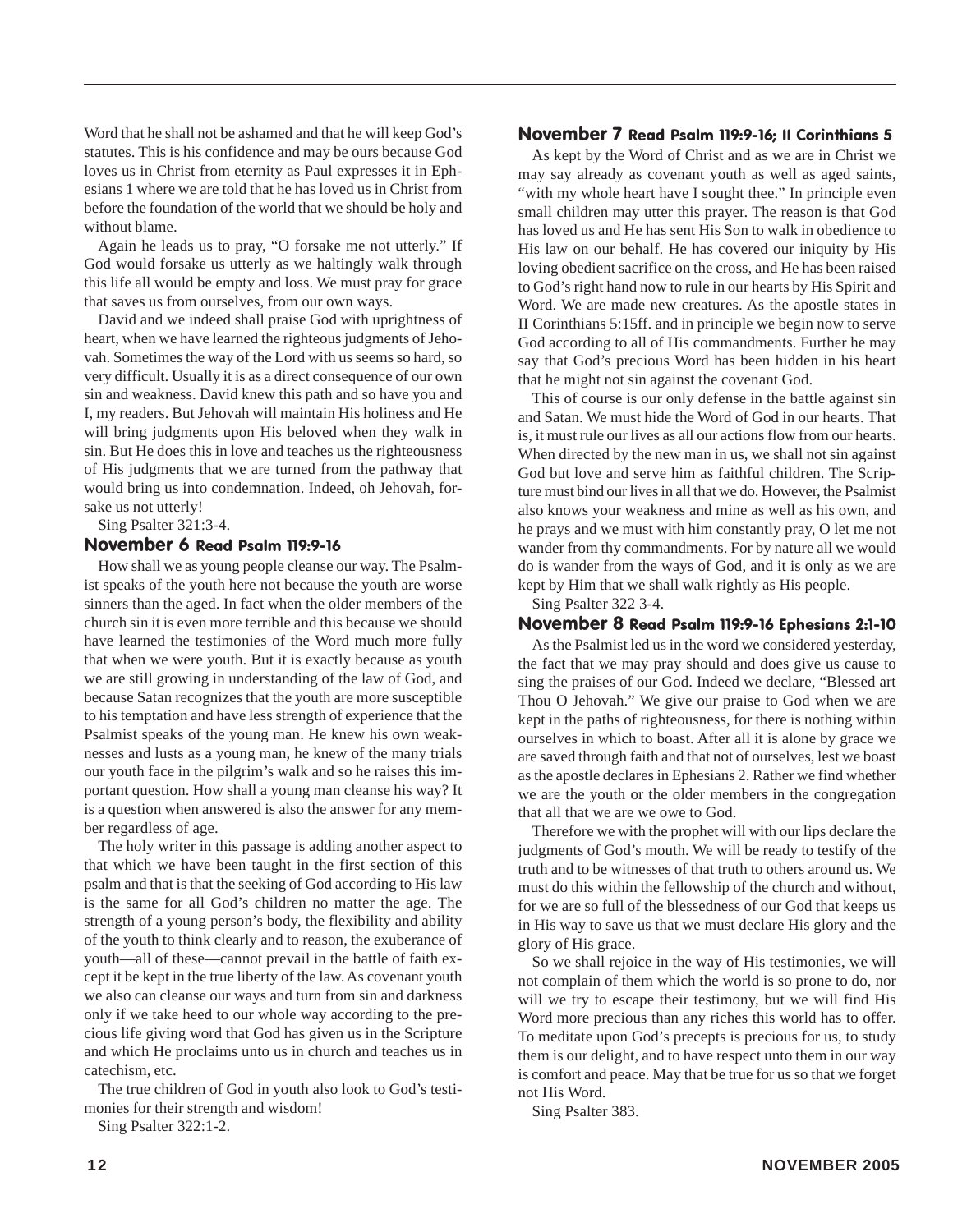#### November 9 Read Psalm 119:17-24

We enter another new section of this Psalm and the writer adds a new element once again to this Psalm which calls us to the faithful keeping of God's commandments. But first he does what we must forever do. He considers his own weakness and inability to serve God according to this Word of himself. We are taught the need for true humility as we would serve God and enjoy His fellowship. The writer prays, as we must, to deal bountifully with him as the servant of God. We must remember that that is all we are and it is our privilege to be Jehovah's servants. We have the calling to serve God in all of this life. When we forget this and think that all things in this life must serve us and our fancies, then we will not serve God as our Lord. It is necessary for us to see ourselves as servants in all that we do, and in all of our relationships with others as well. We are the servants of God by His grace and according to His counsel .

Only if the Lord deals bountifully with us shall we serve Him as we ought. We need His grace in full measure for if there is anything left to us we shall fail to serve Him and know His blessings. So it is a prayer for a full measure of grace in Christ that we may live, for there is life only by His grace in Christ. Now only as we receive that grace shall we keep His word. We continue our prayer with open eyes, which by nature are closed in sin, so that we may behold the wondrous things of God's word and testimonies, and law. May God so grant this.

Sing Psalter 324 1-2.

#### November 10 Read Psalm 119:17-24; I Peter 2

Now we consider some of the new elements that are added in this section. First the writer speaks of the fact that as God's people we are strangers in the earth. This is the experience of David in his life. Not only were the worldly people the enemies of David and he was a stranger in this earth, but even within Israel and within his own family he was a stranger to some. The child of God finds that as the life of Christ abides in him he indeed becomes a stranger to this world and a stranger in this world. This is a point that Peter makes in his writings. We see this in I Peter 1:1 already when he address the church as strangers, and in I Peter 2:11 calling us pilgrims and strangers on the earth. Our abiding place is not here but we are citizens of another country, an heavenly country, that we shall enter by grace. But for this to happen we must see, know and learn the commandments of God and thus the prayer, "hide them not from us." It is God alone by His Spirit and Word that can reveal them unto us.

This weighs heavily upon David's soul and also upon our souls. We are nearly crushed by the weight of our longing for the judgments of God's word. Especially is this true for us as we seek to walk according to that word as servants of God, and in the light of the three-fold enemy that opposes this life of the child of God. This heaviness is caused, as we have implied, also by the enemies of God. The Psalmist mentions the reproach and contempt that is heaped upon him by those

about because of his faithfulness to the Word. He mentions even the princes of the land that did not sit and speak with him but against him as he served God according to His word. We, too, shall find this when we walk according to the commandments of God. So again we pray to God to remove that from us in the measure that is pleasing to Him. Our delight must be and is in Jehovah's precious word.

Sing Psalter 324:3-4.

#### November 11 Read Psalm 119:25-32; Psalm 73

The writer now reflects more thoroughly on his personal life as a child of God. He expresses what we all experience from time to time. We almost become depressed with our life as we strive to serve God as His servants. Asaph also expressed a similar experience when he looked at his life as God's child and the way of the wicked. He contrasted all that the wicked seemingly had and his own portion as he served God, and said that his feet had well nigh slipped (Psalm 73). We too can get the feeling that every thing and every body is against us. Even when we do the right things it still seems that all we obtain is grief. Sometimes we may even come to the point of despondence that Elijah experienced and feel as though this life has no place for us. But that would be sin, terrible sin as the Psalmist continues to point out to us. He calls upon God in his lowliness, his soul cleaveth to the dust, to be quickened according to Jehovah's word. We turn to God and seek His quickening grace. This alone shall sustain us in this pilgrims pathway.

David knows that God hears this prayer. He expresses it when he says, "I have declared my ways." He has brought his needs before God, and he states with confidence of faith that God hears him. This is his life-giving word of truth. Further he prays that he shall be made to understand the way of those precepts or truths. Oh how we need to pray this and we shall also then talk of the wondrous works of our God that saves us in Christ.

Sing Psalter 325:1-2.

#### November 12 Read Psalm 119:25-32

It is not only that the enemies of God outside ourselves cause us to be heavy hearted, but the Psalmist realizes that much of our heaviness is caused by our own sin. "My soul melteth for heaviness," says the Psalmist and then calls upon His God to remove from him the way of lying. Only when we are delivered from the lie and from our own lying shall we be able to be lifted up in our spirit. Young people, you also know this, that when you try to cover your sin by lying how miserable you are. This is our personal experience. We sin and either deny it to ourselves or to others and we cannot have peace. Further it destroys our fellowship with God and with our fellow saints, whether that be parent, teacher, minister, wife or husband. Lying would destroy our souls. The Psalmist prays, and we must pray, "Remove from me the way of lying: and grant me thy law graciously."

It is only in the grace of God that we shall seek the truth and walk in it. We are not deserving of being delivered from the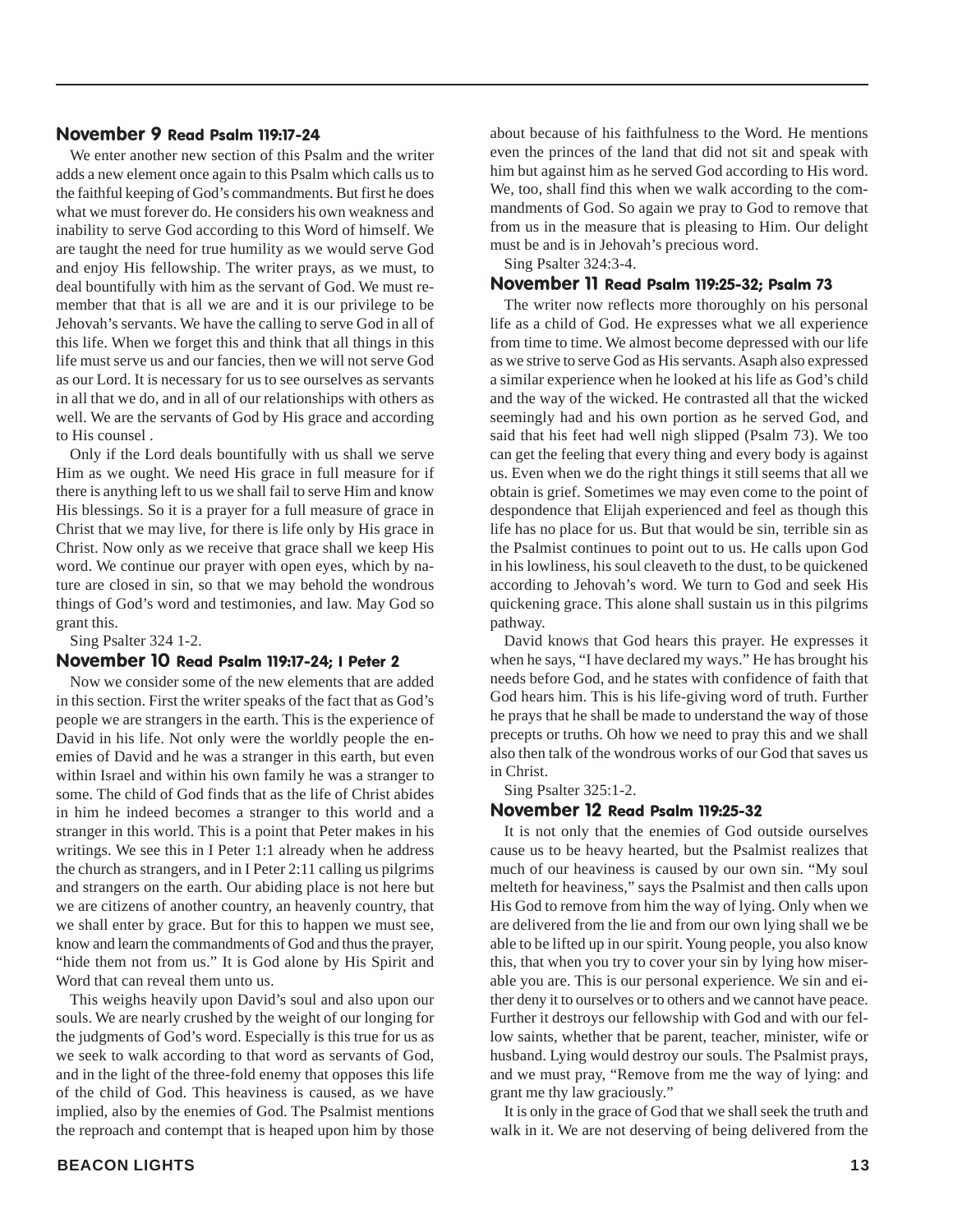lie, darkness and destruction, but in grace we have hope even of eternal life. As we receive that grace we too may say we have chosen the way of truth. We find our delight in the law of God. The judgments of God are precious to us. We have cleaved to the testimonies of our Jehovah, Who loves us for Christ's sake even from eternity.

Thus we have joy even as we pass through this life and know that we shall not be put to shame. But we will run through the paths of this life in the way of God's commandments as He enlarges our heart and makes us clean.

May you be so comforted and assured, delivered from your heaviness, in the precious way of God's forgiveness in the Lord Jesus Christ.

Sing Psalter 325:3-4.

#### November 13 Read Psalm 119:33-40; Psalm 1

The holy writer now turns our attention to the only basis for our requests and our obedience to God's Word. As David we must turn to God alone for the grace to serve Him according to His Word.

It is rather amazing in this day in which almost all churches are willing to throw away the sovereignty of God in salvation, in stark and absolute contradiction to the Scriptures. The writer makes in clear that it is only if God works in us that we shall ever seek Him and our salvation in His Word. The truth that you believe, covenant youth, is soundly the Scripture's teaching. Be not ashamed of it.

The Psalmist says that when God teaches, when He gives understanding and when He makes us go in the path of His commandments, then we shall observe His law and observe it with our all heart. In this path we shall find delight. Understand that, apart from this path, outside of God's law there is no delight but only misery, the misery of sin and death. May God work in our hearts by His Word and Spirit that we may have delight in all our ways.

Sing Psalter 326:1, 2.

#### November 14 Read Psalm 119:33-40

We hear David continue to implore God as we must, "incline my heart unto thy testimonies, and not to covetousness." David knows our weakness and our natural inclination. First we are naturally dead in sin and trespass. Only if we are delivered from this state shall we ever have life. We pray for God's gracious salvation and look to Him alone for it in Christ. Only the new heart of the new man in Christ can enable us to observe his ways and be blessed in the delight of God's fellowship.

Secondly, not only must our hearts be made new by the Spirit of Christ on the basis of His righteousness, but also our life must be quickened, that conscious activity that arises from that renewed heart. Thus the writer prays for the quickening work of God in us in our way. It is the prayer for the life of faith. Oh, how necessary is this prayer, for apart from it there is only hopelessness and despair.

We also are led to pray to be delivered from that which would keep us from being comforted and strengthened by God. Deliver us from covetousness, which would always cause us to be selfish and desire the things which would give us worldly comfort and joy. When we become concerned only for this worldly life and its things we will not serve God nor taste His delights. We pray, "turn our eyes from beholding vanity." Vanity is emptiness. Think of that when you are primping to meet your friends, or are putting on a false front. Such a way is empty and leads to destruction. Seek rather to be rich in Christ and pray for quickening and cleansing.

Sing Psalter 326:3, 4.

#### November 15 Read Psalm 119:33-40; Rom. 8:28-30

We and the psalmist walk in a godly fear and would not do anything that would be displeasing to God. This is the principle of new life working in our hearts that leads us so to pray. Further we understand that God's judgments are good. It is stated in Romans 8:28 somewhat differently yet with the same understanding. We say, "all things work together for good to them that love God, who are the called according to His purpose."

There are no exceptions to these statements of truth. And as children of God we must confess this, and live in the consciousness of this truth. We therefore long for the precepts, the truths of the Scripture which lead us in the life of thanksgiving and in the way of salvation. This must guide us as young or old. It is the way of true peace and comfort throughout our lives. There is then pressed from our lips at the conclusion of this section of the Psalm the cry, "quicken me in thy righteousness." This is a righteousness that has its source in God and is ours in Christ and becomes our precious possession by the power of the Spirit. Blessed God of our salvation!

Sing Psalter 327:1, 2.

#### November 16 Read Psalm 119:41-56; John 8:12-27

The child of God often finds when he walks by grace in the way of God's law that he is the object of the reproach of God's enemies. David experienced this as does the faithful child of God in our day. The wicked hate God and hate His people, even as our Lord Jesus Christ experienced. Christ could as well pray this prayer and did. He also taught us that if the world hates him it shall also surely hate us as we would walk in the truth as His disciples (John 8). Thus it is necessary that we call upon God for strength and grace to bear and to be delivered from this reproach.

Of ourselves we are not worthy to be delivered from the reproach of man. That is why David, and we with him, must call upon God to have mercy upon us. We ask that God save us. David addresses our God by His covenant name in our text, "O Jehovah." He pleads for Father's mercy, that He remember His covenant with him as the ever faithful covenant God. He rests in the promises of Jehovah as we must. Then we must understand that we rest in God's faithfulness and not in our own. Then we may have assurance that he will also deliver us from those that reproach us as we trust in our Lord.

We must not and do not have to deny God's word to have a place in this world. God will give us that which we need to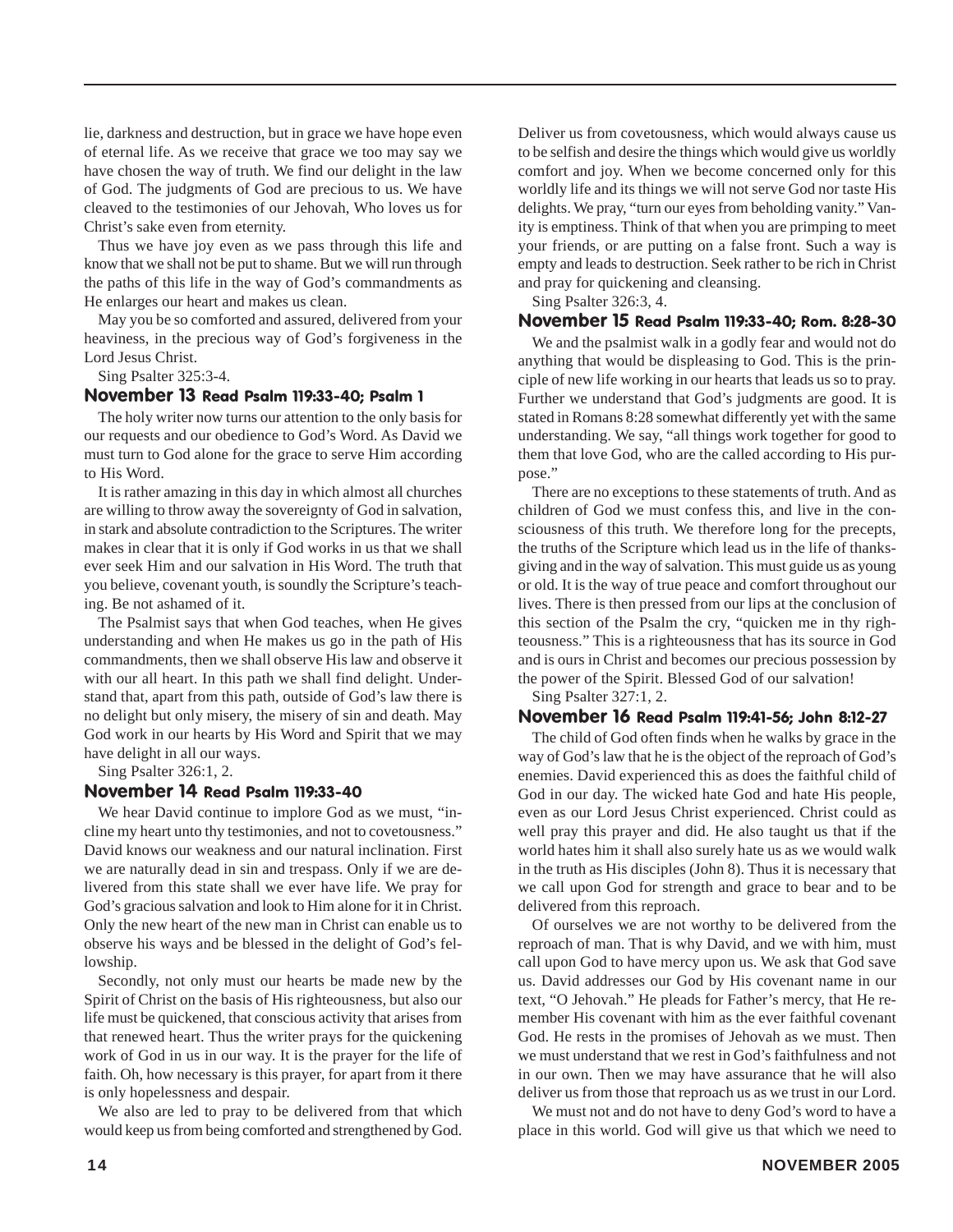answer those that reproach us. The answer principally is that God is our Savior in Whom we trust, and we need not be afraid. Our hope shall forever be in God's judgments. May we also say in confidence that we shall keep His law continually, in all of our ways and life, even for ever.

Sing Psalter 327:3, 4.

#### November 17 Read Psalm 119:45-48

Receiving the mercies of the faithful covenant God whereby we are given an answer to those who reproach us, the child of God has the assurance that all is well. We are at liberty walking according to the Word. This is true liberty. Within the boundary of the law we are free, like a fish within the safe confines of his fish bowl. If the fish jumps out it is in jeopardy of losing its life. But within the bowl it has liberty to eat, drink, move and live. So it is for us within the blessed confines of God's word, outside of which there is no hope or life.

But also then we are bold in the Lord. We will speak of God's testimonies and of His Word even before the powers that be in the midst of this world. We will be faithful witnesses of that truth in the midst of the world. How could it be otherwise when we have the joy of living in the blessed liberty of the Word, in the blessed riches of God's grace. We will give thanks unto our God, especially by meditating in the statutes of our God. How precious it is to study the Scripture. It gives us strength and peace for each day as it testifies of God's faithfulness to us in Christ.

Sing Psalter 147.

#### November 18 Read Psalm 119:49-56; I Peter 2:1-10

Do we do what the Psalmist does in this section? He rehearses the comfort and blessing of resting in the Word of the Lord, and in the great gift that he has received of grace only in receiving that Word from God. Do we rejoice in the instruction God gives us in catechism? We have learned more of the truth as covenant youth than many aged saints in this present world. We have not deserved this rich heritage that God has kept alive in our midst, but by grace we have had instruction that is more precious than any man has received from kings or professors. Are we thankful for the precious gospel that is preached unto us every Sunday by faithful ministers of the Word? We receive from Sabbath to Sabbath a richness of the truth of Scripture that hardly anyone else receives.

That Word causes us to hope and trust in all our ways in the blessedness of our God. For it reveals to us that in Christ our sin is covered and we are made heirs of his righteousness. In affliction we have peace with God, being quickened by the Word. Shall we then decline from the law of God? We cannot. It is life unto us.

Sing Psalter 74.

#### November 19 Read Psalm 119:49-56

Now even when the proud has the child of God in derision, and makes mockery of his faith he does not depart from the ways of God. Remember that when your friends make fun of your faith. Even when horror has taken hold upon us because

of the strength of the enemy, especially by those that have known the truth but are turned against us, we shall not be afraid. We have the statutes of God for our songs as we pass through this life.

How true this is throughout history in the literal sense of the word. The martyrs of the past could go to the stake singing the songs of Zion. Already Paul did this in prison in the midst of the night. The martyrs that died at the hands of the Roman emperors did this also. So it was throughout the history of the church.

 Further these same songs we sing in this house of our pilgrimage remind us of the faithfulness of our God to His covenant promise. We remember the judgments of old and Jehovah's faithfulness to deliver His people. This strengthens us as we remember we are but pilgrims in this life, with an heavenly goal.

How precious it is to learn and to sing the blessed Psalms of Zion.

Sing Psalter 221.

#### November 20 Read Psalm 119:57-64; Rom. 8:29ff.

The Psalmist knows that Jehovah is his portion and so do we by the grace of God. That Jehovah is our portion means that He governs and determines all things that take place in our lives. We are His people, and are loved in Christ. We must say with the apostle Paul, in Romans 8:31-33, that if God be for us who can be against us. He has given His Son to die on the cross to save us, surely He shall provide us all things necessary for life and death.

The writer again rehearses the goodness of God's grace and the fruit of that grace in his life, namely that he would keep God's word, and turn his feet to God's testimonies, and forget not God's law. We must follow in these same paths, and will have the ability, by grace.

Further we are reminded by the writer that we are not alone, although at times it may seem that way. Even Elijah thought he was the only one left that believed in God, when there were yet seven thousand who had not bowed their knee to Baal. By the gracious care of God and in His mercy we are companions of all that fear the Lord. The mercies of God are plentiful in this earth towards us for Christ's sake.

Sing Psalter 328.

#### November 21 Read Psalm 119:65-72

David now gives account of his need to grow in knowledge and judgment. We never grow too old to have this need. Nor do we ever learn so much that we no longer need to grow in knowledge. The writer understands that it is only Jehovah Who can teach him what he needs to know.

He has been taught this by God in very clear and sometimes harsh ways. We are really hard-headed people. Further, we are by nature sinners, have sinned and do too often sin. When we sin, we do not use good judgment nor do we walk with the wise but with the foolish.

And most of us must say with David before we were afflicted we went astray. But God is gracious and He chastens,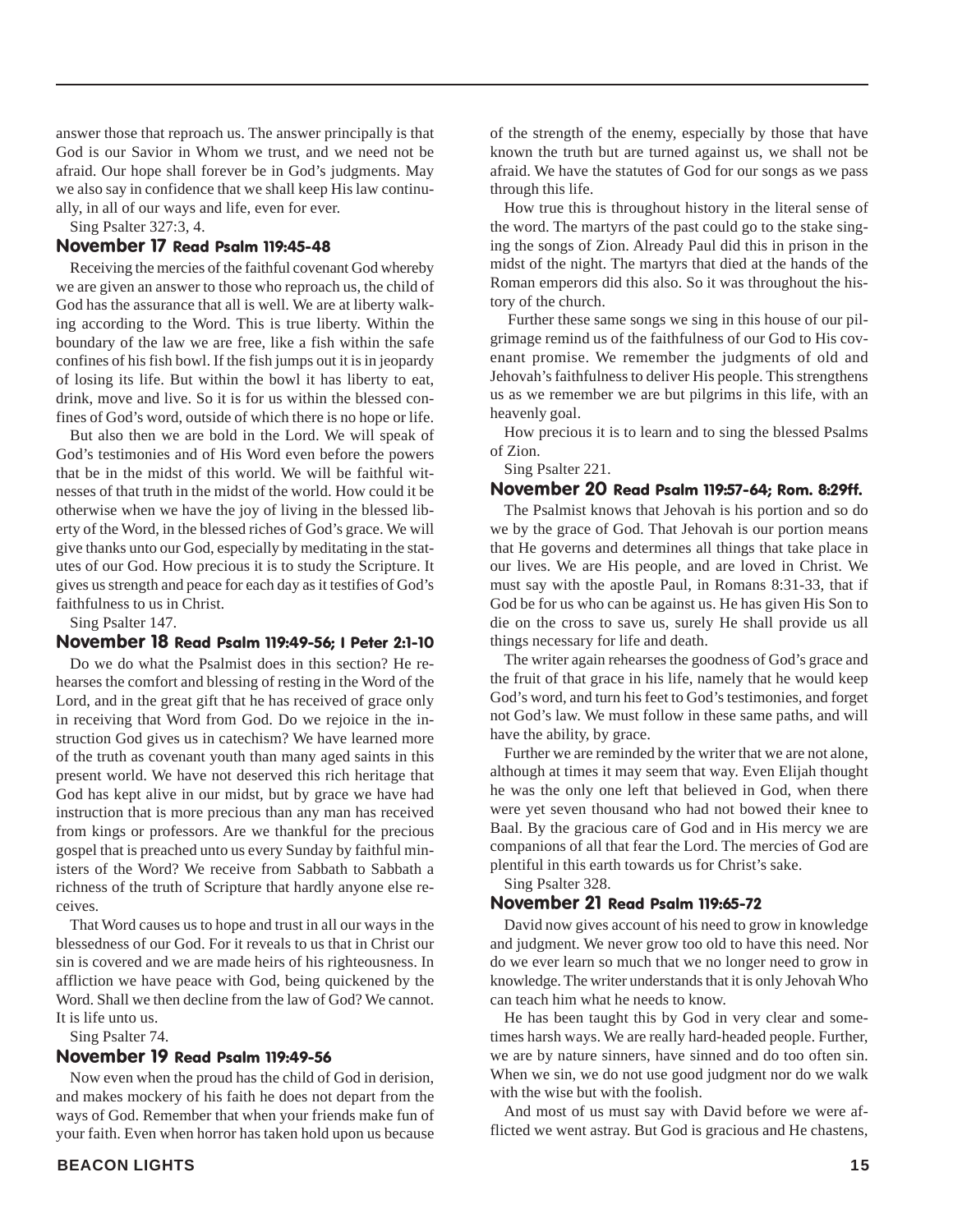brings to repentance and leads us to keep and believe in His Word. Then may we daily pray that God, for Christ sake, may teach us His statutes.

Sing Psalter 329:1, 2.

#### November 22 Read Psalm 119:65-72; Psalm 73:1-17

As God tries us and gives us grace to bear the trials, and leads us to keep His commandments, we too will find that the wicked hate us as stated before. The writer tells us that they forge lies against him. This we find in our lives quite often, that those who stand against God and do hate His people will craftily make lies about the righteous in Christ. They often have the pretense of being so pure, yet their attack is vicious in the attempt of Satan to destroy one of God's elect.

Yet we are prepared by God, prepared by the afflictions that He has sent us, so that we may say that it was good to be afflicted. Through this life of affliction we learn God's law and His Word as it shall provide for us a defense against the enemies of God.

And although the wicked's heart stands out in fatness and he has more than heart could desire, yet we understand that the law of God is a law of true liberty and is better than thousands in gold and silver. Our trials serve our everlasting life in glory through Jesus Christ.

Sing Psalter 329:3, 4.

#### November 23 Read Psalm 119:73-80; Eph. 1:1-8

In this section once again we see the Psalmist giving reasons unto God for His care over him. This may seem strange until we notice that he calls upon God to care for him on the basis of God's faithfulness and His work. David says that it is God Who has made and fashioned him. This acknowledges that all that we are we owe to God. From eternity God has called us in Christ that we might be holy and without blame as the apostle states in Ephesians 1. And as God has called us surely He that hath begun a good work in us shall perform it until the day of Jesus Christ.

It is no wonder that as the Word of God lives in our hearts that other children of God, who fear Him will be glad when they see us. God's children have delight in the fellowship of the body of Christ. Indeed, we are glad to see other children of God who walk in the fear of Jehovah.

The proud who see themselves as much, let them indeed be ashamed, brought down from their evil ways, and those that fear the Lord may they turn unto us. Our hope together and our comfort is to be found in the ways of God. Jesus was always comforted as He served God and so shall we who are covered by His obedience.

Sing Psalter 330.

#### November 24 Read Psalm 119:81-88

There are times in the life of God's people when we become weary of the battle of faith. There are times when we become almost despondent and think that God has left us, times when it seems as though there is no end to suffering and times when it almost seems that God does not hear when we call upon His name.

The holy writer expresses this in the present section of the Psalm, his soul fainteth for God's salvation, and his eyes fail for God's Word to come to fruition. It seems as though we are like a bottle in the smoke that is completely clouded over with the soot. It seems as though there is no way left to traverse in the midst of this earthly path.

We know that there is salvation. We know the Word of God and yet it seems as though there is nothing but darkness around us. We may cry out, Have we not endured enough? How many are the days, O Lord? The Psalmist expresses that he was so pressed upon. The wicked persecute him wrongfully (often the portion of God's elect). It seems as though they almost consume us upon this earth.

By grace David and we may say that, nevertheless, we still keep God's ways and forsake not God's precepts. Our prayer must be: Quicken us after Thy lovingkindness so that we may continue this walk as His children.

Sing Psalter 331.

#### November 25 Read Psalm 119:89-96; Psalm 33:9-12

Our assurance is in the consideration of our God Who is our Father in Christ Jesus our Lord. This is the emphasis of the words of this section. The Psalmist recounts according to the Word the truth of Who God is and Who He is with respect to us.

In the first place God is sovereign over all things. He is God and God alone. He has made the heavens and the earth. His word is settled in heaven; it cannot be changed. He has established the earth by His Word, "For he spake, and it was [done]; he commanded, and it stood fast," Psalm 33:9. His counsel stands forever. It is His God that has established the earth according to His purpose. That purpose is to glorify Himself in the saving of a church in Christ. Thus the apostle may say with confidence, even though all things may point otherwise, that God's faithfulness is unto all generations. We know this even in a greater way for we have seen God's Son come in our flesh to die upon the cross to satisfy God's judgments that we may become children of adoption and be saved.

God's ordinances still govern all things. His Word and testimony plainly teach this. He is our Father for Christ's sake. Sing Psalter 86.

#### November 26 Read Psalm 119:89-96

We take a few moments in this section to consider the words of the writer when he says that God has established the earth and it abideth, and then says, "they continue this day according to thine ordinances." The word "they" really refers not only to the earth, but all that it contains. This is not what the world believed in David's day or believes in our day. The world of man believes in evolution, not in perfect direction according to a perfect purpose of a living God. But clearly the Psalmist finds much comfort in the truth that all things, even the enemies of God, are governed by the ordinances of Jehovah.

They are all God's servants whether this refers to the stars and moons of heaven, the angels of darkness, the wicked kings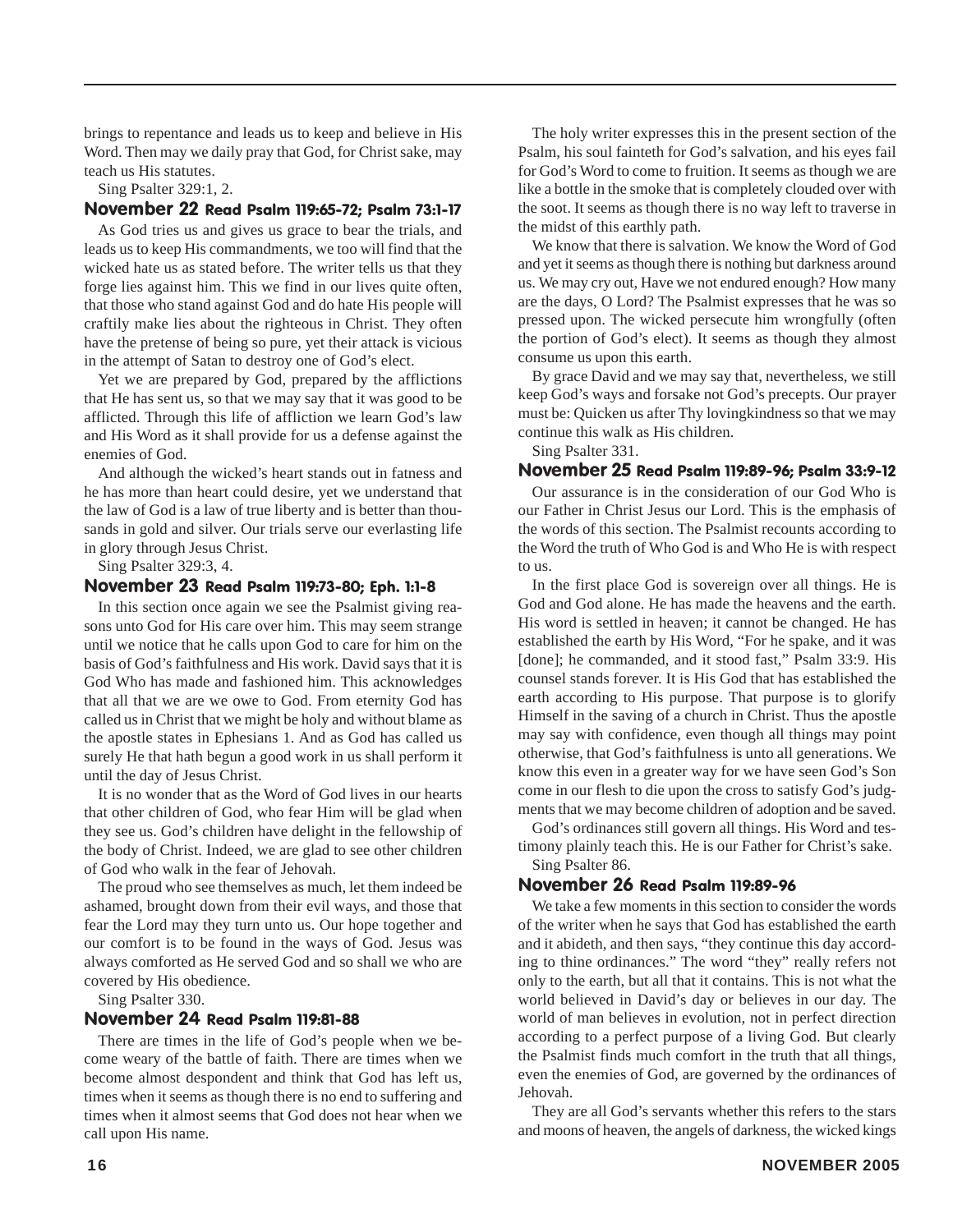of this earth, or the enemies of the truth in the church. It is true that the true servants of God in the midst of this earth are also directed according to the perfect purpose of God to save His church in Christ unto His glory.

So the writer is comforted and strengthened to know that it is because all things are the servants of God and that this testimony is David's delight he does not perish, but is strengthened to continue in the paths of God, forgetting not His precepts and understanding that he is God's. The Father cares for us even when the wicked wait to destroy us. The end is perfection of God's ways—salvation for His children.

Sing Psalter 332.

#### November 27 Read Psalm 119:97-104; Ephesians 6

It may seem as though some of these sections of Psalm 119 seem to repeat, however there is always something new and we also have this in the present section. The Psalmist very personally speaks now of the preciousness of the law to his personal life. He has stated the wonder of the law. Now he especially emphasizes its necessity for his life as God's child. He also explains how precious and how important it is to his very being as God's child.

We also must see this. Do we cry out, "O how love I thy law?" It is indeed necessary to have this love for God's law as His child. It is the Word of life to us. It strengthens us in the battle of faith and it directs us in that battle. It equips us as the apostle also states in Ephesians six. It is our armament in the battle.

Remember this, young people, especially when your catechism lessons require you to learn portions of God's word. Look at it as a privilege to study the word and to look up all the references for a particular lesson. Then when you are an aged saint in this pilgrims pathway you will be equipped to carry on in the walk of faith.

Sing Psalter 333:1, 2.

#### November 28 Read Psalm 119:97-104

No wonder the Word is our meditation day and night. It leads us in the safe way in all situations. The psalmist mentions his enemies that are ever with him. They were of the nations about Israel, they were also of his own family, and of course we always carry the enemy of our flesh with us.

However, that word that lives in our hearts by God's grace, makes us wiser than any enemy. For it is the word of our God Who knows exactly what we have need of in this pilgrims journey. Even our Lord Jesus Christ relied upon that word when confronted with the temptations of Satan, saying in answer to the temptations, "it is written." The law-word is the sword whereby He also fought the battle of faith on our behalf. Surely if Christ relied upon that law in His battle, we who are weak and sinners can only stand upon its basis and strength.

The truth of the Scriptures makes us wiser than any earthly teacher and it is a word that is without error as it would direct

us in our paths. Indeed how sweet are God's words unto our taste.

#### Sing Psalter 333:3, 4.

#### November 29 Read Psalm 119:105-112; John 1:1-14

 The word is sweet unto our taste because it is a lamp unto our feet and a light upon this pathway we tread. It is significant that we read of the Word as a light. It implies the necessity for a light for a lamp. The reason is that you and I are surrounded by darkness, and apart from Christ, the Word of God, there is only darkness. This world with all of its inhabitants was plunged into darkness by the sin of our natural head Adam, so that all is darkness in this world of man. We are totally depraved as a result of the fall and unless light dispels that darkness we can only know destruction.

Besides this all we can do of ourselves is add to the darkness. That is all natural man can accomplish. Sin begets sin begets more sin. It is necessary that we have light to dispel this darkness. It is a light that cannot then arise from fallen man, yet the living God came in our flesh to dispel the darkness for us. In Him was light. His life is the light of men. That is the one Who is the Word and light unto the church (John 1:1- 4).

The Word that became flesh gives us the Scripture from beginning to end and it leads us in the midst of darkness to stand and not stumble.

Sing Psalter 334:1, 2.

#### November 30 Read Psalm 119:105-112; I Pet. 2:1-10

The light of the Word is like the light in a completely dark room. If that room is filled with chairs and tables placed in all new places and we try to walk through it or find a pathway that is safe to pass, it is impossible and we will stumble and fall. But if we have a powerful flashlight we can easily find the path and safely gain the other side. So the Word reveals the dangers of this life unto us, and keeps us from stumbling into the paths of sin. What a blessed testimony that God gives to us. He leads us by the light of the Son from darkness into His marvelous light, the light of His eternal fellowship.

The testimony of the blessed care of the Word given the writer, is given in the light of the fact that he must pass and has passed a difficult way. He knows that it is alone the grace of God extended unto him and manifest in the Word that enables him to safely pass through this life. He repeatedly therefore, calls upon His God to teach him God's judgments and to keep him faithful to remember the law. Now because it is of grace alone that the psalmist shall walk in the law, he is led to render all praise unto Him. He beseeches God to accept the free-will offerings of thanksgiving that he brings by grace before God, and says that the testimonies of God are the rejoicing of his heart. May we find it so.

Sing Psalter 334:3, 4.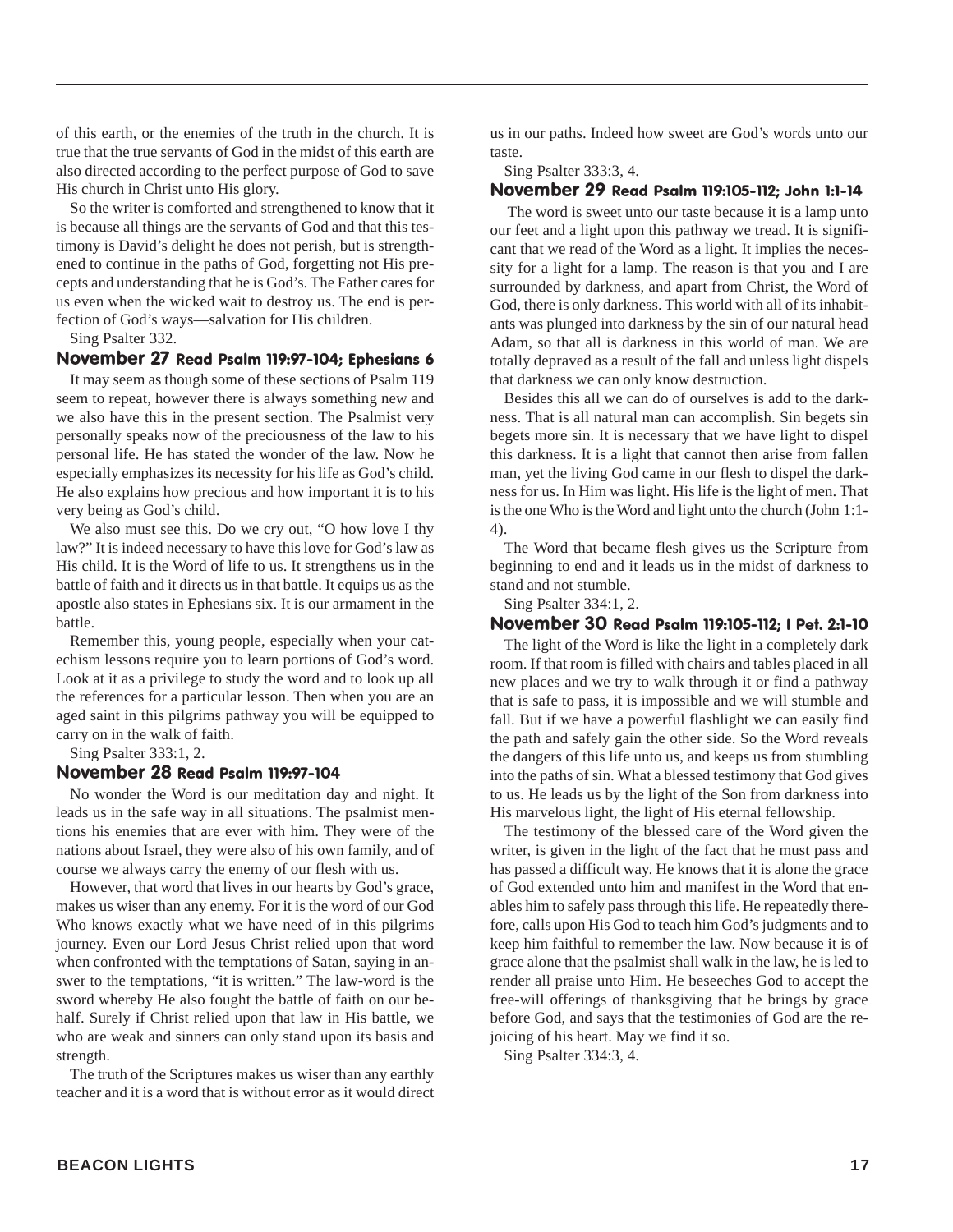

## Holding the Traditions (1)

by Rev. Angus Stewart

Scripture (God's hammer) is the more sure word<br>that shall never pass away, for it is God-breathed<br>and unbreakable. Though the Bible is an incom-<br>parable book, this does not mean that Christians should that shall never pass away, for it is God-breathed and unbreakable. Though the Bible is an incomparable book, this does not mean that Christians should not also read other books.

Our various callings usually require other reading. Education (both of children and adults) and most forms of employment necessitate reading. Even reading of newspapers enables us to keep informed of the world in which we live.

The Bible actually refers to non-inspired books, such as "the book of Jasher" (Josh. 10:13) and the books of Samuel, Nathan and Gad (I Chron. 29:29). As well as citing the God-breathed OT, Paul quotes (without naming) some pagan authors, such as, Aratus (Acts 17:28), Epimenides (Titus 1:12) and Menander (I Cor. 15:33).

But what about "tradition?" "Doesn't the Roman church vaunt her tradition? Surely all tradition is bad." What then do you make of II Thessalonians 2:15 (a text oft quoted by apologists of Romanism and Eastern Orthodoxy): "brethren, stand fast, and hold the traditions?" Not only is there a positive reference to "traditions" in this verse, but the text also urges Christians to "stand fast" and "hold" them.

But what does Rome means by tradition? Rome believes that God's Word consists of two parts, Sacred Scripture and Sacred Tradition. Both have God as their source and they are to be received with equal respect and veneration. Either (or both) can be used to establish or prove a doctrine. The *Catechism of the Catholic Church* (quoting Vatican II) declares that Rome "does not derive her certainty about all revealed truths from the holy Scriptures alone. Both Scripture and Tradition must be accepted and honoured with equal sentiments of devotion and reverence" (82).

Rome's tradition includes transubstantiation, the worship of the host, the mass as a sacrifice for the living and the dead; the immaculate conception, bodily assumption and heavenly mediation of Mary; the universal dominion and infallibility of the pope; the seven sacraments, involving auricular confession and penance; purgatory, indulgences, prayers for the dead, prayers to the saints; the rosary and the worship of idols.

Rome teaches that there is an oral transmission of God's truth from the apostles and their successors over the centuries within the (Roman) church. Some of this tradition is now written in the decisions of the ecumenical and Roman councils, the papal pronouncements, and the writings of the church fathers and the doctors of the church. Unwritten tradition will be disclosed in future Roman dogmas. The magisterium (the Roman church's teaching office) determines what is Sacred Tradition and what is not. But is all this what II Thessalonians 2:15 has in mind by "traditions?"

The Greek word translated "traditions" carries the idea of handing something down or passing it on. The ones who handed these things down to the Thessalonians were the apostle Paul and his helpers, Timothy and Silas (1:1). They passed these things on by "word, or ... epistle." "Word" includes preaching (and other forms of oral teaching). Thus Paul writes, "Remember ye not, that, when I was yet with you, I told ye these things?" (2:5). "Our epistle" (singular) is I Thessalonians. Thus the tradition of II Thessalonians 2:15 is apostolic testimony handed down either by inspired Scripture (I Thessalonians) or preaching. Remember that the preaching of Paul (and his associates)—faithful explanation and application of God's Word—was in full accordance with the Scriptures.

What is the content of the "traditions" of II Thessalonians 2:15? Obviously, the heart of it is the gospel of Jesus Christ crucified and risen for the salvation of His church to the glory of God. I and II Thessalonians speak especially of Christ's return for judgment and salvation. II Thessalonians 2 elaborates on this. Preceding Christ's return and the "gathering" of the saints unto Him (1) is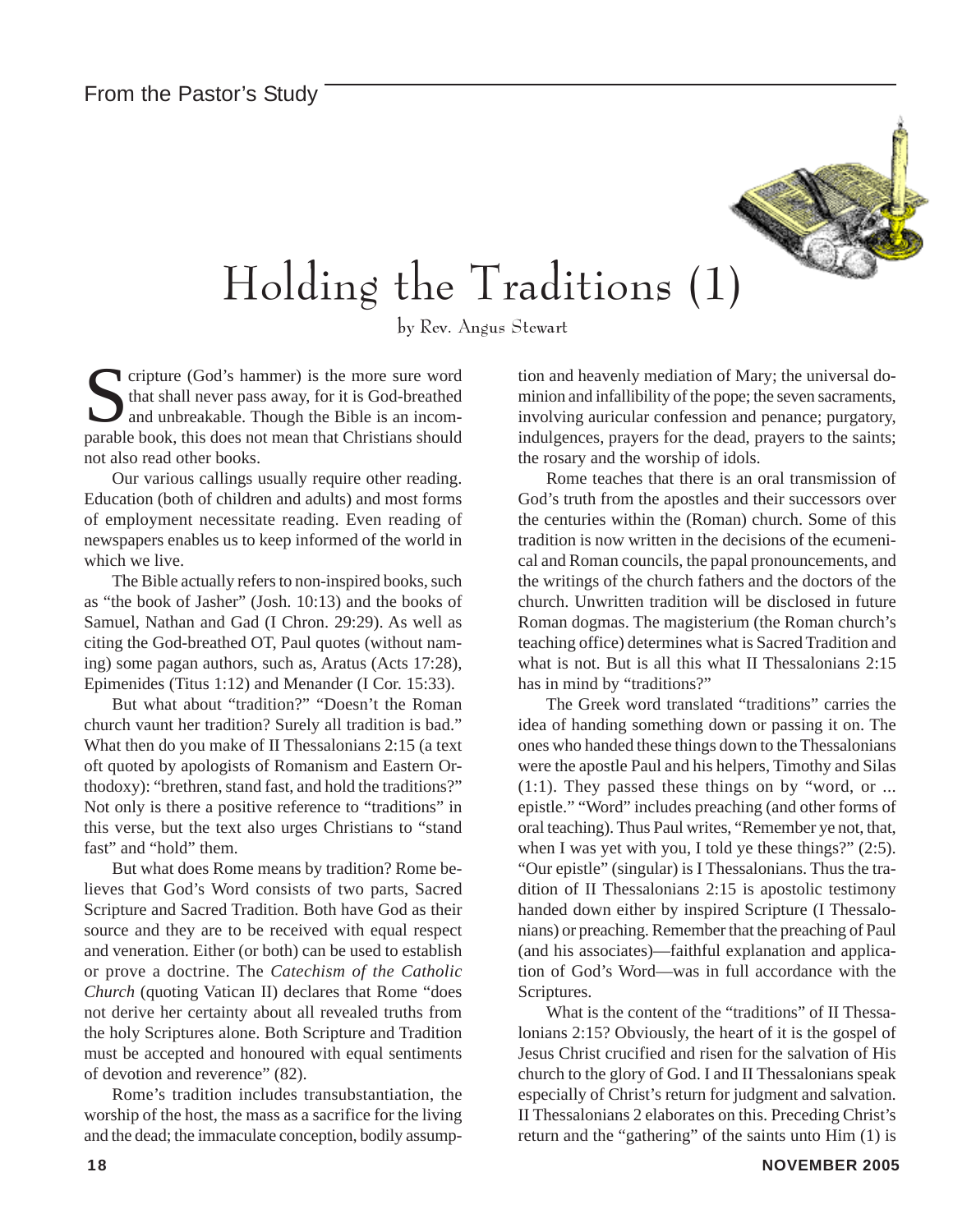*the* "falling away" and the revelation of the "man of sin" (3). The man of sin will set himself up "above all that is called God" (4) and will work miracles in the service of the lie (9). Christ "shall consume [him] with the spirit of his mouth, and shall destroy [him] with the brightness of his coming" (8). God will use the deception of the man of sin (9-10) in executing His decree of reprobation (11-12). However, those "chosen" "to salvation" "from the beginning" shall be effectually "called" to "belief of the truth," "sanctification of the Spirit" and "obtaining of the glory of our Lord Jesus Christ" (13-14). Moreover, included in the "traditions" are the "eschatological ethics" which flow from the biblical doctrine of the last times. These are found especially in I Thessalonians 5:6- 28 but also throughout I and II Thessalonians.

Thus the "traditions" which we must hold fast are biblical doctrines contained in God-breathed Scripture and church teaching that is consonant with the written Word of God. This teaching does not add to or contradict the Scriptures. It merely explains and applies the Word of God.

What then of the church of Rome and her tradition? And what is the calling of the believer regarding tradition? We shall consider this next time (DV).  $\triangleleft$ 

*\_\_\_\_\_\_\_\_\_\_\_\_\_\_\_\_\_\_\_\_\_\_\_\_\_\_\_\_\_\_\_\_\_\_\_\_\_\_\_\_\_\_\_\_\_\_\_\_\_\_*

*Rev. Stewart is a missionary of the Protestant Reformed Churches to the Covenant Protestant Reformed Fellowship of Northern Ireland. This series is being reprinted with permission from the Covenant Protestant Reformed Fellowship website, http://www.cprf.co.uk/ Volume IX, Issue 24 and Volume X, Issue 1..*

Church Family

### What Happens In Zimbabwe? by J.P. DeKlerk

resident Robert Mugabe's regime in Zimbabwe is guilty of national suicide, says Dr.Peter Hammond, missionary from Cape Town (South Africa) in his monthly publication "Christian Action" (For Reformation and Revival). Everybody should know about this, he says, reminding us of what is written in Proverbs about those who cannot speak for themselves. The Communist police treat them like slaves.

In the capital city, Harare, 400 Christian women gathered for an all-night prayer meeting for peace. They were

assaulted by the police, so that 38 of them were severely injured and hospitalized.

After the elections of March 31, more than 18,000 people were arrested who were against President Mugabe. Thousands were made homeless, as their houses and businesses were razed to the ground by the police. Armored troop carriers patrolled the suburbs of Harare.



The police were under orders to use live ammunition against civilians attempting to resist.

Sithenbiso Nyoni, a friend of president Mugabe, ordered the removal of an electricity transformer from a suburb of the city of Bulawayo because only 3,777 residents had voted for her. So the suburb was plunged into darkness.

Supreme court justices who opposed Mugabe's campaign of lawlessness were forced to resign upon public threat of death. Pastors have been warned "to be care-

> ful" with their prayers. Some have been arrested. Central Intelligence Organization agents have even instructed pastors to write down their prayers for them to scrutinize beforehand.

> When Mugabe came to power in 1980, he proclaimed publicly "Farmers are enemies of the state. We have degrees in violence. What Hitler did to the Jews, I will do to the Whites ten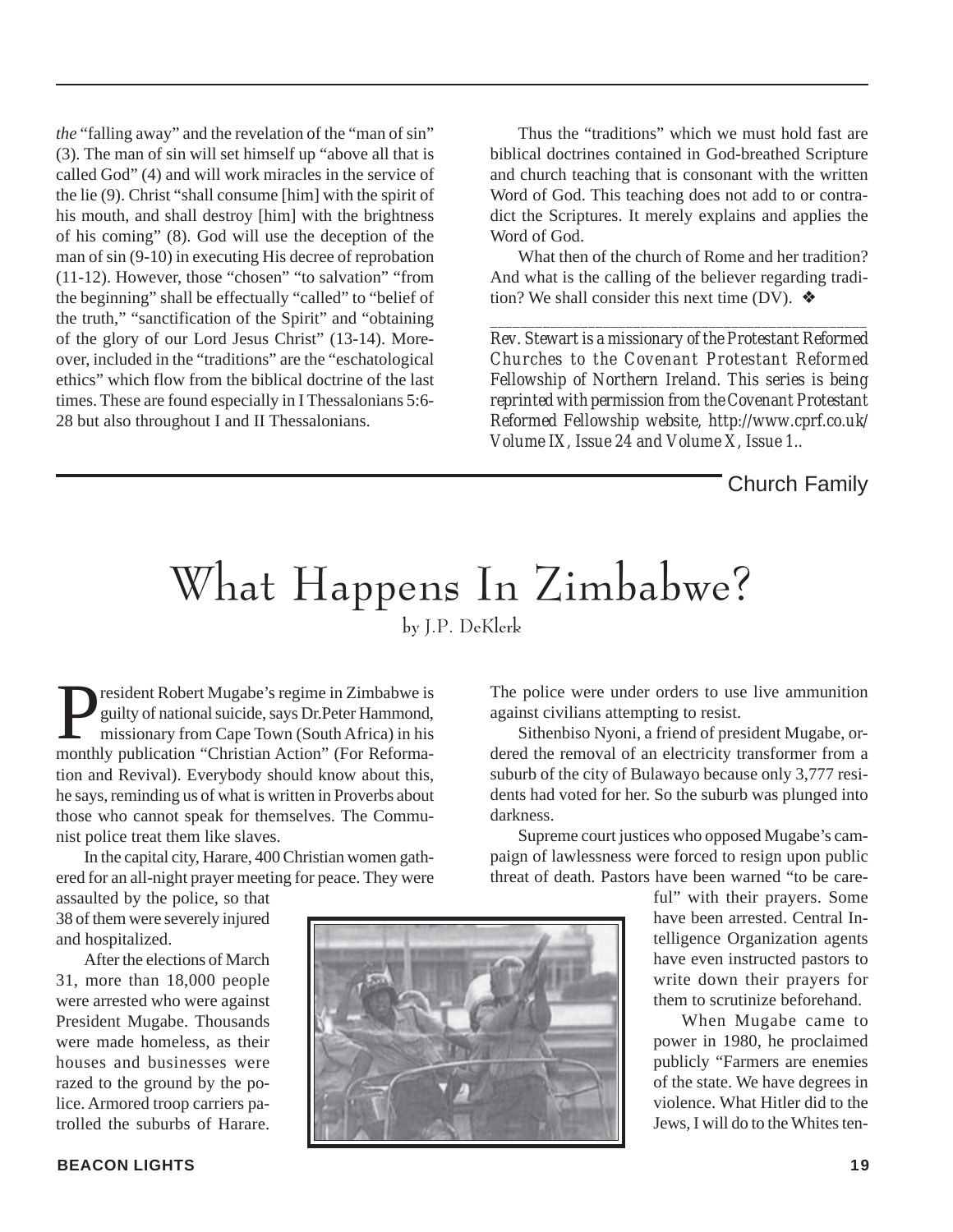fold. I will be a black Hitler tenfold. The Revolution is yet to be concluded. We have set the rules. Those who resist will die!"

The Rhodesia Christian Group in England reports that although Zimbabwe previously exported food, now approximately 7 million Zimbabweans are dependent on external food aid. 75% of Zimbabwe's population are now living below the poverty line. Out of originally 5500 productive commercial farms, today less than 500 farms are in any way operational. The economy in Zimbabwe is one of the fastest shrinking in the world. Unemployment is officially over 70%. Inflation is running at 440%. People in Zimbabwe have been bluntly told, that they will not get any food aid unless they stand behind the political party of Robert Mugabe, known as the ZANU/PF. Life expectancy in Zimbabwe has plummeted to 34 years for men and 33 years for women. It has been recorded that 89% of aid money from the European Union has been embezzled by Robert Mugabe and his cronies. Amnesty International has documented over 1,000 cases of torture by the Zimbabwe government. Nearly half of the members of Parliament belonging to the opposition Movement for Democratic Change have been assaulted by the police. Many members have been arrested, and several of them have been murdered. Their lawyers were assaulted. For example Mr. Gabriel Shuma, was seized by the police, hooded, stripped, bound, thrown down flights of stairs, and subjected to torture and abuse. He has since fled the country, like 4 million other Zimbabweans. Some 1.1 million live now in the United Kingdom, 1.2 million in South Africa, 100,000 in Australia. The others are scattered around the world, including Botswana, Zambia, and Mozambique. The Education Minister of Zimbabwe has recently declared all the private schools (many are Christian) racist and had them closed, including the famous Peter House, the most successfully integrated school of the country. The principal was imprisoned.

Roy Bennett, a member of Parliament, who speaks the Shona language fluently, has been imprisoned, crammed into a small and filthy disease ridden cell, forced to sleep on a concrete floor with 17 others, and subjected to degrading abuse.

Mugabe is seeking to accommodate his patrons in Red China. He has publicly declared that he has turned away from the West, where the sun sets, and has turned to the East, where the sun rises.

Red China has provided him with arms and jet fighters. In return, Zimbabwe is giving Red China land.

The government in Peking has gone to build Mugabe, a new mansion on the outskirts of the capital, Harare. Chinese immigrants are flooding the country with cheap shoes and clothes to sell. The crackdown on informal traders, the vast majority being supporters of the Opposition, helps to eliminate the competition for these new Communist traders in Zimbabwe. ❖

*\_\_\_\_\_\_\_\_\_\_\_\_\_\_\_\_\_\_\_\_\_\_\_\_\_\_\_\_\_\_\_\_\_\_\_\_\_\_\_\_\_\_\_\_\_\_\_\_\_\_ J.P. DeKlerk is an author and journalist from Ashhurst, New Zealand.*

#### Memoir of Rev. C. Hanko

Rev. C. Hanko Chapter 6 World War I

edited by Karen Van Baren

*Editor's Note: World War I (1914-1918) was sparked by the assassination of Austrian Archduke Franz Ferdinand at Sarajevo. It seemed all the nations of the world were divided into two camps. The Allied powers were led by Britain and France and the Central powers were led by Germany. After a few months of hard fighting*

*across Western Europe, the battle line remained stationary for almost three years until America entered the war on the side of Britain and France. America entered the war in answer to Germany's policy of unrestricted submarine warfare. Rev. Hanko recounts his experiences in wartime Grand Rapids.*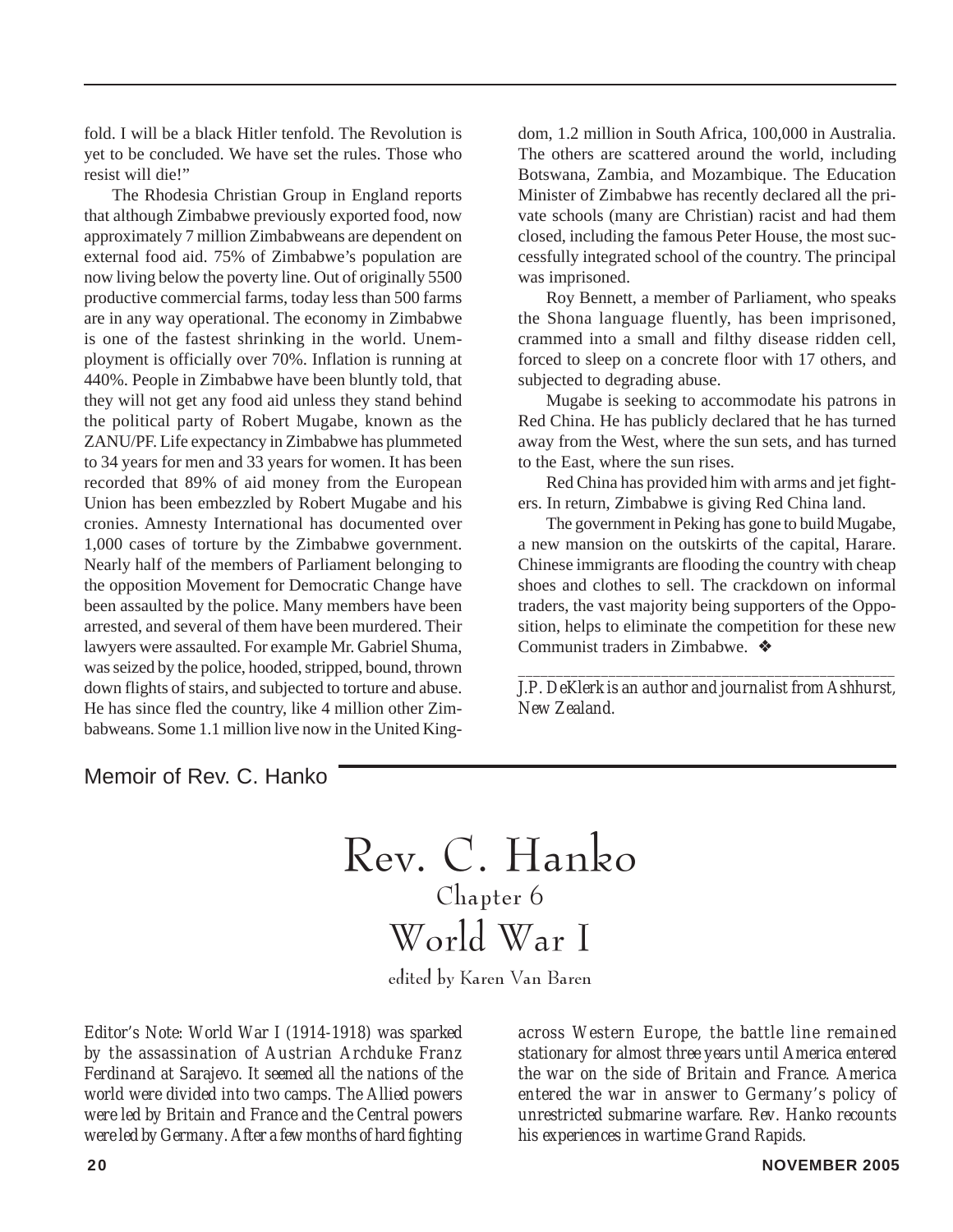I n 1914 there were rumblings of war in Europe. Soon England, France and Germany were engaged in an all-out war.

There was that long spell when the two armies in the trenches had reached a stalemate. Neither side made significant progress. Possibly it was like the time before Christ returns when the whole world is engaged in the final battle of Armageddon, but neither side dares unleash its lethal weapons.

People in our community hoped that America would stay out of the war. That was especially true in our home since my father was definitely pro-German, as could be expected when one considers his background. But then came the sinking of the Lusitania, $<sup>1</sup>$  and we were as in-</sup> volved as all the rest.

Strong propaganda encouraged patriotism, much more so than in World War II. The Germans were described as beasts, far less than human. Even the churches allowed themselves to become involved by stressing that God was on the side of the Allies. Dr. Beets<sup>2</sup> would tell how the Germans sent poison gas into the trenches of the Allies and God turned the wind about so that the gas came right back at them. On Election Day he gave a radio speech on Genesis 3:9, "And the Lord God called unto Adam, and said unto him, Adam, where art thou?" He raised the question in the sermon, "Adam, where art thou on Election Day?" Children especially were aroused to patriotism with all kinds of ditties, sayings and songs.

On one occasion, Rev. Hoeksema was asked to make a speech encouraging the buying of Liberty bonds. The common consensus was that he would refuse, or if he did speak he would oppose the whole idea. When he spoke, some took tomatoes and eggs with them to throw at him. He made a strong defense of submission and obedience to those who are in authority, thus silencing his critics.

This over zealous patriotism was what brought another form of trouble to Rev. Hoeksema, minister in Fourteenth St. CRC in Holland, Michigan, when he refused to have the American flag in the church. His argument was that the church of Jesus Christ was not at war with the Germans, particularly not with the believers in Germany. The people threatened to tar and feather him, and later he was assured that this would have happened if he had not warned them that he was protecting himself with a gun. This gun was still lying loaded in the drawer next to his bed when he went to Pine Rest almost fifty years later.

A minister in Sully, Iowa was sought for something unpatriotic that he had said from the pulpit. He had to flee into the cornfields, and meanwhile his church was set afire.

In Iowa, no minister was allowed to preach in Dutch, unless this sermon was repeated word for word in English. An interpreter sat by to see whether this was done accurately.

In that kind of atmosphere the young men hastened to enlist for the service, or else waited eagerly for the draft. Anyone not in the service was considered a slacker or a "no good". My brother Fred was rejected because of poor eyesight, but he would have done anything to get into the army. The girls wanted a "soldier boy," and looked with scorn upon any one not in the service.

My mother lived in fear that at some time or another my father would explode against all this fanaticism and find himself in jail. She must have done a lot of praying for him, for he had a very hot temper.

Almost every home had a flag in the window with a blue star for each son in the service. If the young man was killed in action, the blue star was replaced with a gold star. In those days the immediate family was not the first to be notified. But every daily paper carried a list of the casualties that had been reported. Two of my sisters were engaged to boys in the service. As soon as they came home from work they took up the paper to check the list. Whenever a letter came they were ecstatic, but soon realized that it had taken a week or more for this letter to reach them. Much could have happened since the writing of the letter.

For a number of weeks in the winter of 1917, schools and churches were closed because of a coal shortage. The authorities maintained that so much coal was being shipped across the sea there was not sufficient for public gathering places.

Because of this closing of churches and schools, a few of the neighbors would come into our kitchen for "church" on Sunday mornings. My dad would conduct the service and read a sermon. Thereupon we would all enjoy a cup of coffee and a piece of cake.

We were all put on ration. Sugar was so scarce that we kids would go around the neighborhood stores in the hope of picking up a pound or two. We could purchase flour only if a like amount of a substitute was also purchased. We bought flour by the hundred pound sack, because my father used flour for paste in hanging wallpaper. So a hundred pound sack of flour brought along with it a hundred pounds of corn meal, oatmeal, or the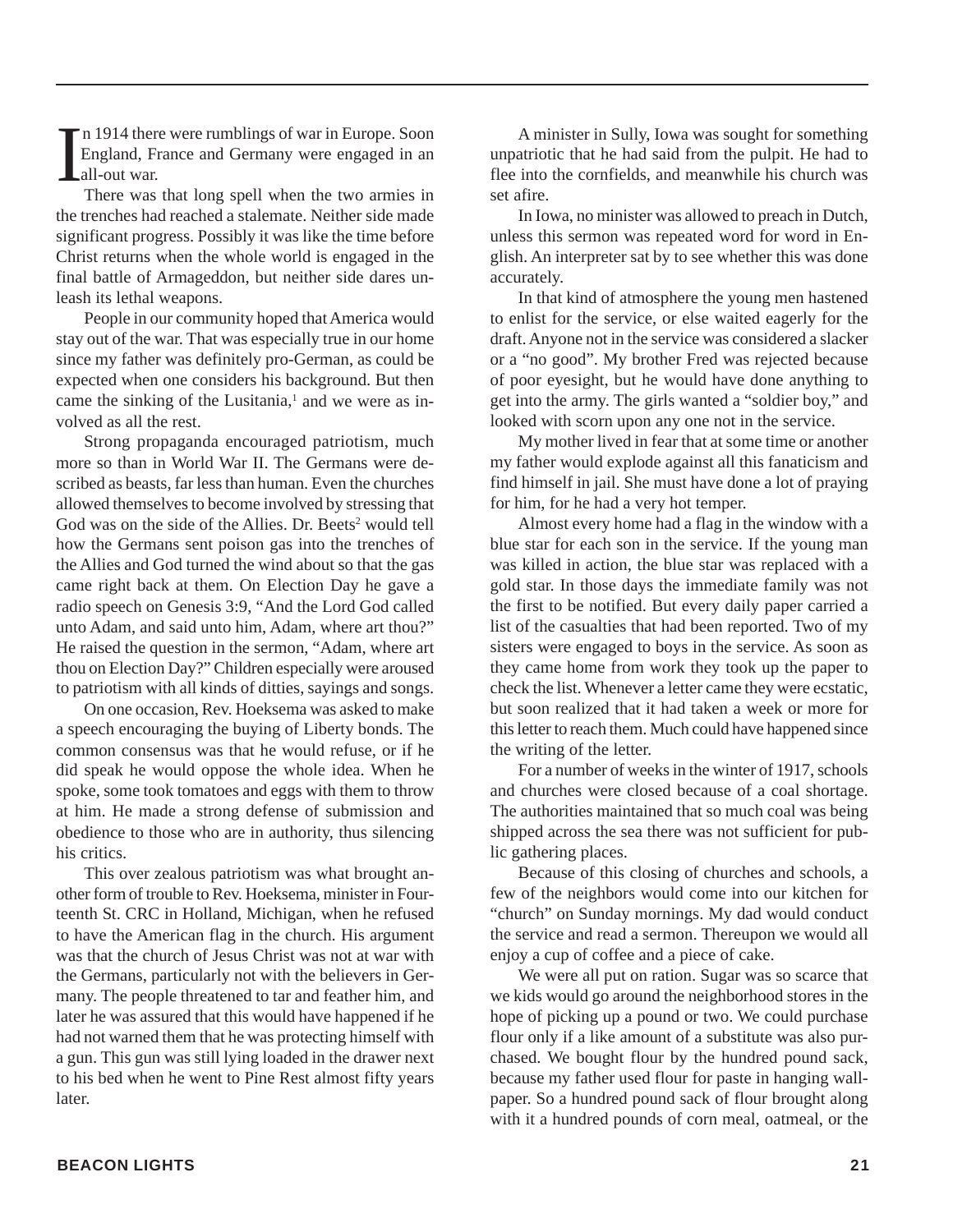like. We had corn meal for breakfast and corn meal for lunch. We ate corn meal mush, corn meal muffins, and corn meal bread. We were so tired of eating corn meal that we thought we would never want to see it again.

And then, to make matters worse, the influenza epidemic hit in the winter of 1918-1919.3 Once more schools and churches were closed for six weeks. Almost no one went to work. Nearly every home had one or more sick with the flu. Doctors could not keep up with the calls that came in. They worked day and night. But the worst of all was that they knew no cure. They tried the usual medicines, and they tried the most caustic medicines, all to no avail. Hundreds died. Funeral services were held outside. Very few went to the cemetery.

A little girl in our neighborhood died also. Her coffin was placed by the front window for the neighbors to see. The minister preached the funeral sermon out on the street.

A gloom hung over all. Everyone wondered, "Will it strike us next?" There were some homes where the whole family was stricken, and one home where there were five deaths. My future mother-in-law, Mrs. Griffioen, gave birth to a child in a room shut off by sheets while others in the family had the flu.

Ministers were in a quandary as to what to do. Rev. Groen was so afraid of catching the flu that he refused to visit any one. Rev. Jonker of Dennis Avenue CRC was out almost day and night visiting the sick. He would place a ladder next to an upstairs window, in order to visit someone upstairs. He wore himself out to a point where he could hardly preach. The consistory allowed him to preach old sermons for awhile.

Our family was spared. We sat at home, trying to seek a bit of entertainment amongst ourselves. But sitting home day after day can grow very wearisome. I remember walking along Wealthy Street, just to get out, but the streets were void of pedestrians. It was "like a painted ship upon a painted ocean." It hardly seemed real. The break came on Sunday when we had our home service in the morning. To prevent further spreading of the sickness, no more than seven people were allowed to meet together; but we did invite in a few neighbors. These were times when prayer was no longer a mere formality, but a cry of the anxious soul pleading for the sick and bereaved.

As the nation struggled to deal with this public health disaster, it also had to contend with sick and crippled men returning from the front. One political cartoon showed two large millstones with people being poured

in at the top and mangled corpses dropping out of the sides. Over it stood the caption: "Will war never cease, will peace never come?"

But actually the war was grinding to a close. On November 6 we received a false report of the armistice. The country went wild, absolutely berserk. Young and old sought to give expression to the release of their tensions. Schools closed, shops closed. An unofficial holiday was called. Since there was no radio or television to turn to, everyone awaited eagerly the next special edition of the paper, for us *The Grand Rapids Press*. It seemed as if the whole city poured down town to get the latest news as it came out.

We boys went to the *Press* office, bought ten or twenty papers and sold them on the streets. Although the price was three cents, almost no one bothered to ask for change. People were ready to give a nickel or a dime just to obtain the very latest news. An unorganized parade ran along Monroe Avenue. Some trucks carried effigies of Kaiser Bill<sup>4</sup> being hanged. Others gave expression to their joy in other ways. But there were no thanks given to the Almighty except in the churches.

Three days later, on November 11, 1918, when the true report of the armistice came through, people had little energy left to celebrate again.

When the boys came home there was a grand parade down town. They came in full uniform, metal hats and all. The churches had special welcomes. In Eastern Avenue CRC, we had a program with a band, saw various drills with guns and bayonets, heard bugle calls, and finished off with ice cream and cake.

There were many of our young men who did not return. Even for those who did, life was not easy. These boy soldiers had undergone anxious hours and terrifying experiences. Some had fallen for the French lassies.

My sister Sena noticed that her boy friend was cold and aloof. On Memorial Day they sat together on the lawn. He had no desire to go anywhere. In their letters they had addressed each other as "Hubby" and "Wifey," but there was no more of that. In fact, after a few weeks he told her that he was not interested in her any more. I saw her dropping his letters one by one into the stove to be burned. Later he married a French girl.

My sister Henrietta was also planning to get married to her boy friend from Byron Center. One Sunday afternoon she was visiting at the home of his parents. Henrietta and her fiance were not getting along. His father called him outside and said, "It is better to separate in peace than to live together in trouble."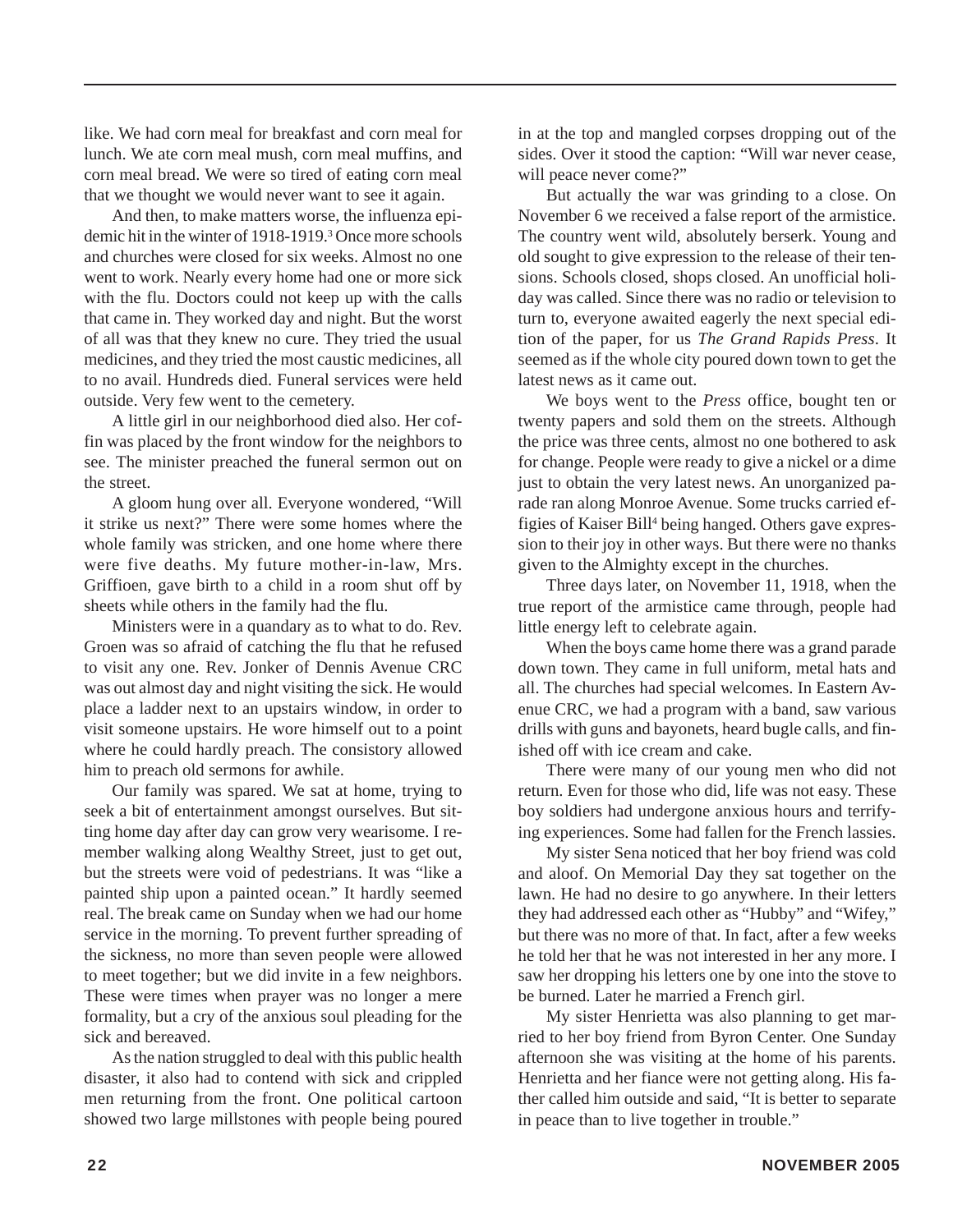These girls had waited at least three years for their wedding day. They had used their spare time to fill their hope chests. And now all their dreams were shattered.

Sena soon met and married Charles Van Dyken. But for Henrietta the situation looked very precarious. She was 28 years old by this time. Her hopes of getting married were almost nil. She knew a fellow on our street who was nothing more than a bum. She started going with him, much to the chagrin of my parents. My mother was very insistent saying, "If you marry him you need not step into this house again." She did give him up, but she said to our mother, "If I'm an old maid it will be your fault;" to which my mother responded, "I would rather have that on my conscience than see you marry that bum."

Not very long after, Henrietta's girlhood sweetheart, Rich Helder, appeared on the scene. He also had been in the war. In fact, he had stood in line while one after another was called to go out to meet the enemy. He would have been the next, but no more were needed. Those men never returned. One night, he sat in a barn which was struck by a bomb. He and his buddies wondered how they had escaped alive.

It was not long after their reunion that the two of them were married. I am sure that my sister's strong attachment to Mother was due to the fact that Mother had kept her from a foolish marriage.

These war years were hard ones for the family, but a much more difficult battle was coming. This one would be fought in the church. ❖

#### **Footnotes**

<sup>1</sup> The Lusitania was a British liner that was carrying many American passengers. It was sunk by a German submarine in May of 1915. Over a thousand lives were lost. This incident was the immediate cause for America entering the war on the side of the Allies.

2 Dr. Beets was a Christian Reformed minister and secretary of missions.

<sup>3</sup> The flu epidemic referred to here was actually a pandemic of the Spanish influenza which killed more people than the fighting of World War I.

4 Kaiser Bill refers to the Germany's ruler at the time of World War I.

*\_\_\_\_\_\_\_\_\_\_\_\_\_\_\_\_\_\_\_\_\_\_\_\_\_\_\_\_\_\_\_\_\_\_\_\_\_\_\_\_\_\_\_\_\_\_\_\_\_\_*

*Karen is a member of Protestant Reformed Church in South Holland, Illinois, and a granddaughter of Rev. C. Hanko.*

Church History

# George M. Ophoff (26)

Polemicist

by Prof. Herman Hanko

In our last article, we gave to our readers a quote from<br>one of Rev. Ophoff's *Standard Bearer* articles in<br>which he began his attack upon the conditional the-<br>ology which was being taught in our circles and which n our last article, we gave to our readers a quote from one of Rev. Ophoff's *Standard Bearer* articles in which he began his attack upon the conditional theled to the schism of 1953.

It is not our purpose to enter into the entire controversy which brought our churches to such grief in the early part of the Fifties. Our purpose is rather to demonstrate the role which Rev. Ophoff played in the entire controversy. And even in this, we do not want to go into all the details, but merely to show that his role was a major one.

There were several areas in which Rev. Ophoff was active. In the first place, during part of the time in which First Church was embroiled in the controversy, especially in the heretical statements which were made by Rev. De Wolf from the pulpit of First Church, Rev. Ophoff was a member of the consistory. He had served on the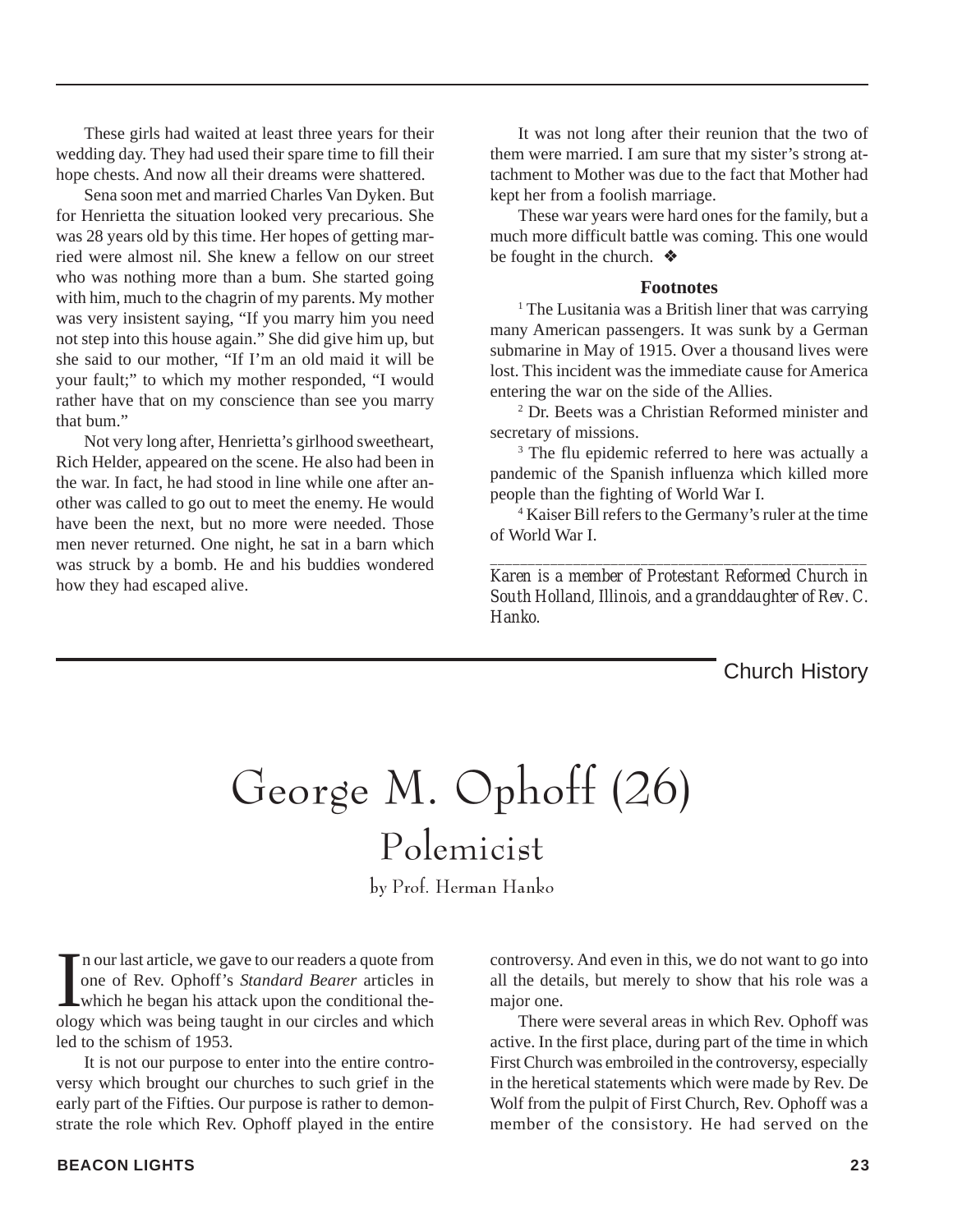consistory from time to time while he was professor in the Seminary and a member of First Church. And God providentially put him in the consistory also during some of these critical years. While in the consistory, during the time protests were pending against the teachings of Rev. De Wolf (Rev. Ophoff himself was one of the first to protest these teachings), he fought long and hard for a consistorial condemnation of these views. His work in the consistory is little remembered except by those who served with him; but that work was carried on consistently in his unfailing efforts to rid the church of views which he was convinced were contrary to Scripture and the Confessions.

He was also a prolific writer in the *Standard Bearer***.** One need only glance through the pages of the *Standard Bearer* of those years to discover that many of the pages were filled with his writings. There is one interesting story of those years and those writings which is worth telling here.

Prior to the split in 1953, two ministers from our denomination made a trip to the Netherlands. This was the time in which many immigrants from the Liberated Churches (those who had followed Dr. Schilder) were settling in Canada and in the States and were considering whether or not to become a part of our denomination. In fact, there were two Churches of immigrants established in Canada as a part of the Protestant Reformed Churches: the congregations of Hamilton and Chatham. The big question was: Could these Liberated immigrants keep their own covenant views and still be part of our denomination? When the two ministers from our Churches visited in the Netherlands, they had opportunity to talk with leaders from the Liberated Churches. In the course of these talks these ministers told the Liberated leaders that the whole question of the covenant was on open question within our churches, that the covenant conception which was developed by Rev. Hoeksema was not binding upon all our people, and that there was therefore plenty room for the Liberated views, although these views were quite different from the views to which our Churches had given expression. The issues were whether God's everlasting covenant of grace was a conditional covenant (the Liberated view) or an unconditional covenant (the position of the confessions and held in our Protestant Reformed churches).

On the testimony of these two ministers, the leaders in the Netherlands advised the immigrants to join the Protestant Reformed churches on the grounds that these immigrants would not have to be bound in any sense to

the views of the covenant maintained in our circles. And many did this.

On a classical appointment to Canada, Rev. Ophoff was given one of these letters by an immigrant. It immediately became clear to him that the two ministers from our churches had done our churches a very great disservice and had badly misrepresented our churches. The issue was, after all, whether the covenant views of the Liberated were contrary to the Confessions. The views of one man can never be, in themselves, binding upon all the churches. But Rev. Hoeksema's development of the ideas of the covenant was the development of the confessional statements on the covenant, while the views of the covenant developed among the Liberated was contrary to the Confessions.

If one wishes to have a complete summary of what the Confessions teach concerning the unconditionality of the covenant, one can consult the *Declaration of Principles*, provisionally adopted by the synod of 1950 and finally adopted by the Synod of 1951.

At any rate, Rev. Ophoff returned from Canada to this country deeply troubled and angry that two of our ministers should have so evilly misrepresented the views of our churches. He resolved to publish this letter in the *Standard Bearer* and expose this evil. But before he did this, he asked the advice of Rev. Hoeksema, who was at this time vacationing at Black Lake. Rev. Hoeksema advised against the publication of the letter; and this same advice was given by others. There were very few if any who thought the letter ought to be published. Nevertheless, Rev. Ophoff, contrary to all this advice, published it anyway. You can imagine the storm which this created within the Churches. It brought into the open the misrepresentation of two of our ministers. It brought into the open the whole discussion of what, after all, was binding in our Churches. And it put the Churches of immigrants in Canada on the spot.

I recall these things vividly because I was working at the time for the Doorn Printing Company which published the *Standard Bearer.* The print shop became a beehive of activity. Many people were running in and out trying to get a preview of new issues of the *Standard Bearer* and trying to find out what each new issue would contain even before it was printed. We even had Christian Reformed ministers coming in who, though they would not themselves subscribe to the *Standard Bearer*, wanted to read it in the print shop.

Looking back on the whole event, it seems to me that the publication of the letter from the Netherlands to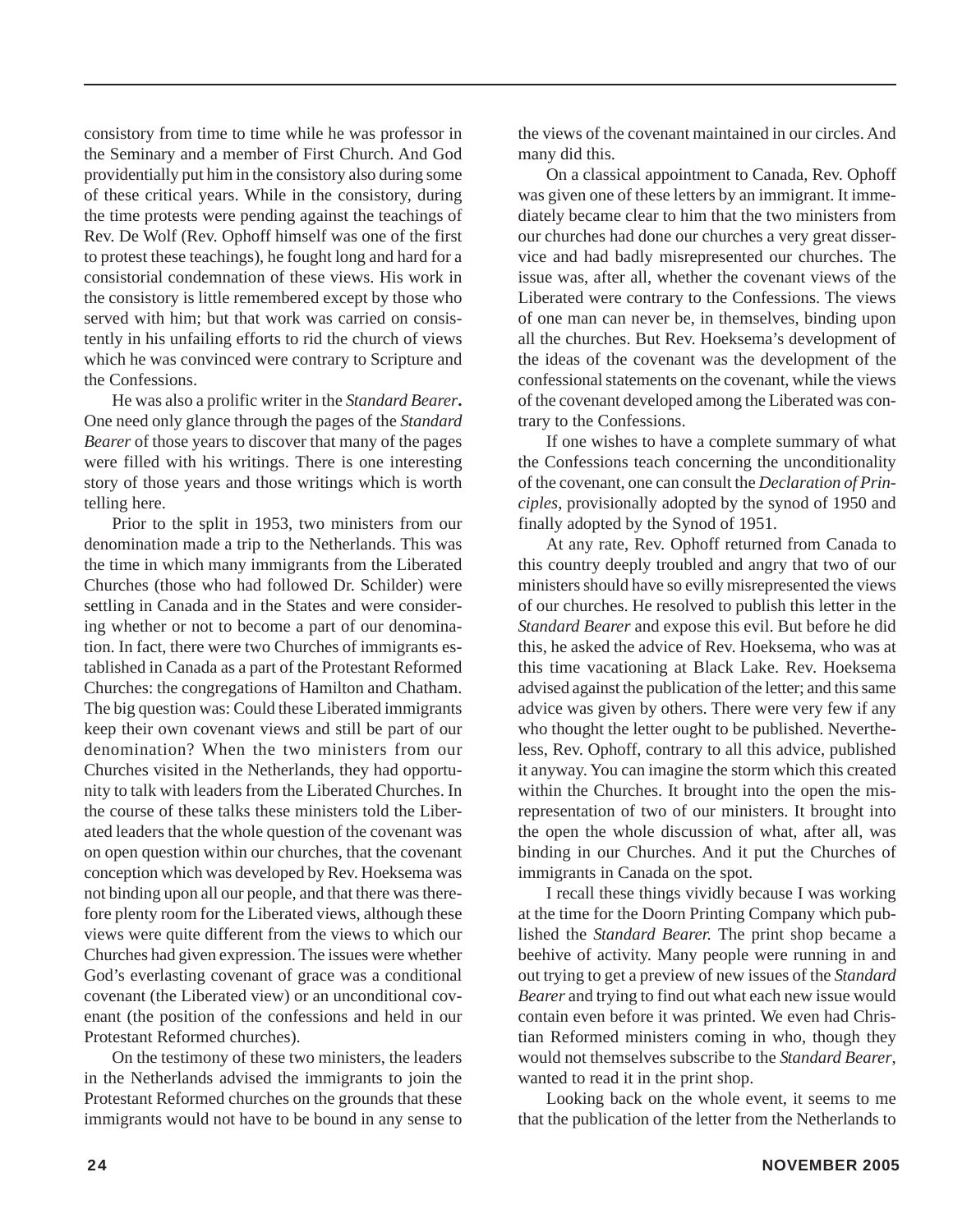the immigrants was a necessary thing. It is true that Rev. Ophoff ought to have talked with the two ministers before publishing the letter; and he later publicly apologized for failing to do so. But the statements in the letter were never repudiated. The letter showed clearly that there were ministers within our circles who were willing to compromise the truth which we had confessed for the sake of getting immigrants into our denomination. It brought the whole matter of the controversy into the open where it could be discussed on the ecclesiastical assemblies, and where it could be determined what the Confessions had to say on all these matters. It was one of the more important events in the history of the controversy which led to a reaffirmation of the truth which we confessed.

In the sad history of events which preceded 1953, Rev. Ophoff was probably the first to detect that Schilder's views on the covenant were wrong and were a grave threat to the truth of salvation by grace alone. Already when Schilder visited our churches in 1948, Ophoff warned against Schilder's views. At that time few listened.

Rev. Ophoff was also active on the broader ecclesiastical assemblies. He attended the classical meetings and the synodical meetings where the issues were discussed; and his participation in the discussion showed clearly that he had the issues clearly before his mind and would give not an inch in the defense of the faith.

The views of the Liberated and those within our circles who supported them were eventually condemned. Those who supported these views eventually left the denomination and returned to the Christian Reformed Church.

Throughout the controversy Rev. Ophoff showed again the characteristics which he had shown throughout his ministry. And it might be well to make a few concluding remarks about them.

In the first place, Rev. Ophoff, both in his writings and his public statements on the floor of ecclesiastical assemblies showed again that tact was not one of his strong points. Rev. Ophoff would never have succeeded in the circles of international diplomacy. He always said what he thought: boldly, forthrightly, without equivocation, and utterly without tact. He had always been this way, and it was not surprising that he should continue to be this way in his later years. This "tactlessness" often got him into trouble, and his writings and remarks were often an offense to many.

Nevertheless, one ought to put this into proper perspective.

We live in a time when the opposite extreme characterizes ecclesiastical discussions. Tact has become synonymous with evasion, duplicity, camouflage and tolerance of heresy. It is difficult to find men today in the ecclesiastical world who are willing to express clearly and forthrightly what they believe and who are willing to call sin, sin. In efforts to be tactful, and attempts not to hurt others' feelings, the truth is lost and heresy is tolerated. Rev. Ophoff was not made in this mold. Perhaps his tactlessness can be criticized, but one is reminded more of the prophets in Israel when one hears and reads Rev. Ophoff, for there was a certain inability on his part to say anything but what had to be said, clearly and without compromise.

This was the kind of man needed in the Church at that time. Without it, the truth would never have survived, humanly speaking.

In the second place, in all his writings and speeches, Rev. Ophoff never attacked a man's person. He was always interested in ideas, views, doctrines, heresies. He would attack these with vigor and force, but he would never stoop to level a personal attack against a man. This was proper and good. Personalities with him counted nothing. What did count was truth and integrity. And where this was lacking, his attacks were fierce and unrelenting.

In the third place, he showed, also in 1953, his deep love for the truth of the Scriptures and for the cause of the truth in our denomination. This was really all that counted as far as he was concerned. Whatever the cost to him personally and whatever the outcome might be for the churches, he was determined that the truth had to be maintained. He loved the Protestant Reformed Churches with a passionate love because he loved the truth for which they stood. He knew that to pursue his attack against conditional theology would bring distress, suffering, and eventually a split. But the price was not too high to pay. The truth was above all else and had to be defended. And to this he once again committed his life.

Finally, his love for the truth was not only evident in the churches, but also in his own family. He was determined that his wife and children also clearly understood all the issues involved and saw that the whole question of the truth of Scripture was at stake. His sons speak to this day of the fact that he would repeatedly talk to them about the issues, and would insist that they clearly un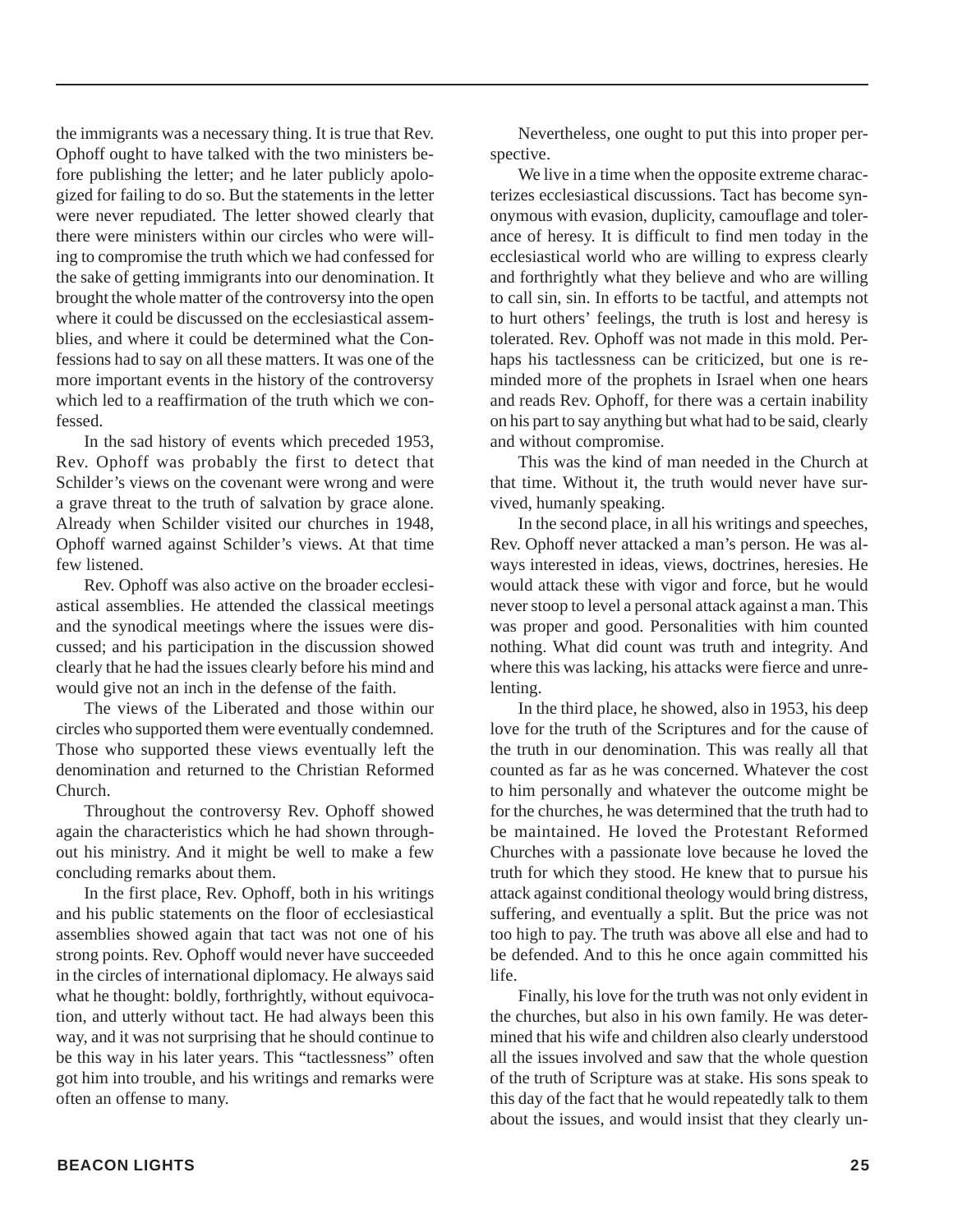derstood them, saw the wrong of conditional theology, and were prepared to stand with him in the defense of the truth. It was not an intellectual matter only with him, but a deeply spiritual struggle, with him – and with the churches.

And so God gave the victory. And He used Rev. Ophoff (and all the others who fought so valiantly for

#### Church News

this cause) to preserve the truth for themselves and generations yet unborn. ❖

*\_\_\_\_\_\_\_\_\_\_\_\_\_\_\_\_\_\_\_\_\_\_\_\_\_\_\_\_\_\_\_\_\_\_\_\_\_\_\_\_\_\_\_\_\_\_\_\_\_\_ Prof. Hanko is professor emeritus of the Protestant Reformed Seminary.*



#### BAPTISMS

"For the promise is unto you and your children, and to all that are afar off, even as many as the Lord our God shall call." Acts 2:39 The sacrament of Holy Baptism was administered to: Ethan James, son of Mr. & Mrs. Kent Deemter—Faith, MI Jackson Paul, son of Mrs. Christy VerStrate— Georgetown, MI Joel Dirk, son of Mr. & Mrs. Jon Hop—Hope, MI Anna Vanae, daughter of Mr. & Mrs. Tim Postma—Hull, IA Nicolas Jonathan, son of Mr. & Mrs. Brian VanEngen— Hull, IA Rebekah Grace, daughter of Mr. & Mrs. Tim Zylstra— Immanuel, Lacombe, Alberta, CAN Kylee Renae, daughter of Mr. & Mrs. David Brands— Loveland, CO Tye Herman, son of Mr. & Mrs. Darrell DeVries—

Randolph, WI

Collin Jeffrey, son of Mr. & Mrs. Bradley Lenting—South Holland, MI

#### CONFESSIONS OF FAITH

"Train up a child in the way he should go: and when he is old, he will not depart from it." Proverbs 22:6

Public confession of faith in our Lord Jesus Christ was made by:

Justin Tolsma—Immanuel, Lacombe, Alberta, CAN Leah Wierenga—Immanuel, Lacombe, Alberta, CAN Maria Wierenga—Immanuel, Lacombe, Alberta, CAN Joel Zylstra—Immanuel, Lacombe, Alberta, CAN Melinda DeJong—Peace, IL Jennifer Kooy—Peace, IL

Valerie Nelson—Southeast, MI Katy Westhuis—Southeast, MI

#### **MARRIAGES**

"For this God is our God for ever and ever: he will be our guide even unto death." Psalm 48:14 United in the bond of Holy Matrimony were: Mr. Jason Kregel and Miss Jill VanBaren—Grandville, MI Mr. Matthew Kuiper and Miss Kimberly Terpstra— Holland, MI Mr. Jordan Dykstra and Miss Rachel Nagelkerke— Hudsonville, MI Mr. Justin Verburg and Miss Melissa Venema—Peace, IL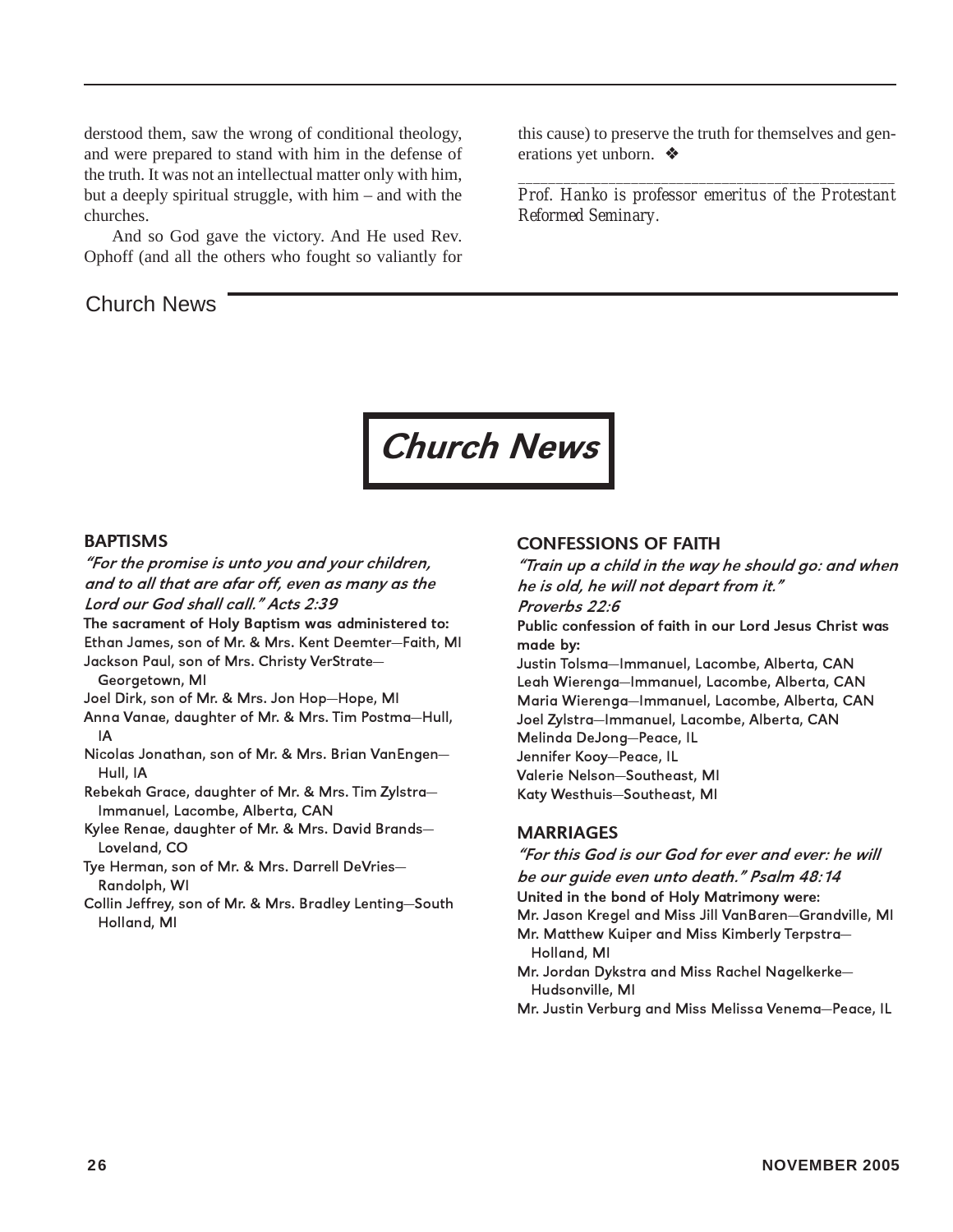# "LITTLE LIGHTS"

## The Ploughboy (8)

It was May of 1535. William Tyndale was brought to a damp, dark dungeon in an old medieval castle, complete with seven towers and a moat. There was no escaping Vilvorde. His faithful friend, Thomas Poyntz, tried desperately to rescue him by writing letters to the court, but was only finally imprisoned himself. Tyndale knew his time on this earth was in God's hands.

He tried to use every minute wisely. With what little light and supplies he had, he continued to write and translate. He also prepared for his defense. There would be mighty arguments made against him in order to persuade him to recant. The meanest, brightest, most ruthless and educated lawyers and theologians were chosen to conduct his upcoming trial.

15000

The population.

 $\frac{1}{2}$ 

ŝ

200000000000

In the meantime, many other visitors came to entice the famous prisoner to deny his faith. But Tyndale stood firm. He even wrote a paper called, "Faith Alone Justifies before God." His death was certain, so he would make the reason for it abundantly clear. It was, in the final analysis, justification by faith alone. In this, he could not be shaken.

But he did shake with cold. Winter had set in. He was ill and in desperate need of his warmer leggings, cap, coat, 2009 and his Hebrew Bible and dictionary. He wrote a letter to the prison governor to request these necessary things. It is not known if he ever received them.

Winter turned into summer, and summer into autumn. The keeper of the dungeon had much time to observe the Christian witness of his prisoner. The keeper was converted, along with others. But Tyndale's accusers were not so convinced. The time for his . . . let it shine !

by Connie Meyer

trial had finally come. Tyndale must die the heretic's death.

Early one morning in October 1536, William Tyndale was led to the noose and stake. His final prayer was: "Lord, open the King of England's eyes." First strangled, his limp body was then burned.

Not only privileged to suffer for Christ's sake, Tyndale was also privileged to have his prayer answered. In less than two years, King Henry VIII ordered every church in England to provide an English Bible for the people to read and study. Now the ploughboy could freely know the Scriptures, too.

What a privilege! ❖

**What does Moses pray to be able to number, what kind of beauty does he request, and what does he pray to be established? Read Psalm 90:12- 17 to find out!**

#### **Recommended reading:**

*God's Outlaw: The Story of William Tyndale and the English Bible* by Brian H. Edwards, Evangelical Press, 1988.

*The Hawk That Dare Not Hunt by Day* by Scott O'Dell, Bob Jones University Press, 1975.

*Connie is the mother of 5 children and a member of Hope Protestant Reformed Church in Grand Rapids, Michigan.*

*\_\_\_\_\_\_\_\_\_\_\_\_\_\_\_\_\_\_\_\_\_\_\_\_\_\_\_\_\_\_\_\_\_\_\_\_\_\_\_\_\_\_\_\_\_\_\_\_*